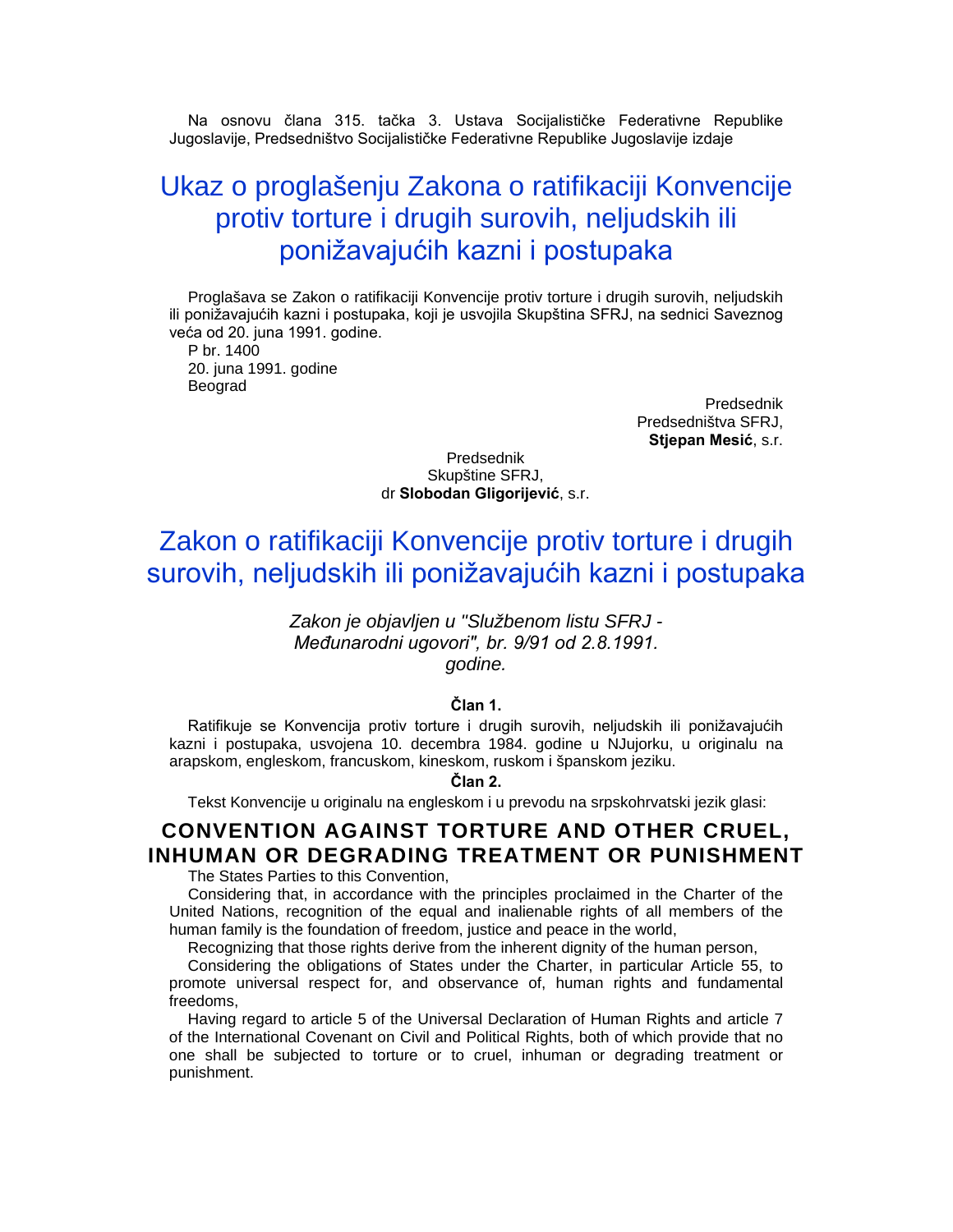Having regard also to the Declaration on the Protection of All Persons from Being Subjected to Torture and Other Cruel, Inhuman or Degrading Treatment or Punishment adopted by the General Assembly on 9 December 1975.

Desiring to make more effective the struggle against torture and other cruel, inhuman or degrading treatment or punishment throughout the world,

Have agreed as follows:

# **PART I**

# **Article 1**

1. For the purposes of this Convention, the term "torture" means any act by which severe pain or suffering, whether physical or mental, is intentionally inflicted on a person for such purposes as obtaining from him or a third person information or a confession, punishing him for an act he or a third person has committed or is suspected of having committed, or intimidating or coercing him or a third person, or for any reason based on discrimination of any kind, when such pain or suffering is inflicted by or at the instigation of or with the consent or acquiescence of a public official or other person acting in an official capacity. It does not include pain or suffering arising only from, inherent in or incidental to lawful sanctions.

2. This article is without prejudice to any international instrument or national legislation which does or may contain provisions of wider application.

### **Article 2**

1. Each State Party shall take effective legislative, administrative, judicial or other measures to prevent acts of torture in any territory under its jurisdiction.

2. No exceptional circumstances whatsoever, whether a state of war or a threat of war, internal political instability or any other public emergency, may be invoked as a justification of torture.

3. An order from a superior officer or a public authority may not be invoked as a justification of torture.

# **Article 3**

1. No State Party shall expel, return ("refouler") or extradite a person to another State where there are substantial grounds for believing that he would be in danger of being subjected to torture.

2. For the purpose of determining whethere there are such grounds, the competent authorities shall take into account all relevant considerations including, shall take into account all relevant considerations including, where applicable, the existence in the State concerned of a consistent pattern of gross, flagrant or mass violations of human rights.

# **Article 4**

1. Each State Party shall ensure that all acts of torture are offences under its criminal law. The same shall apply to an attempt to commit torture and to an act by any person which constitutes complicity or participation in torture.

2. Each State Party shall make these offences punishable by appropriate penalties which take into account their grave nature.

#### **Article 5**

1. Each State Party shall take such measures as may be necessary to establish its jurisdiction over the offences referred to in article 4 in the following cases:

(a) When the offences are committed in any territory under its jurisdiction or on board a ship or aircraft registered in that State;

(b) When the alleged offender is a national of that State;

c) When the victim is a national of that State if that State considers it appropriate.

2. Each State Party shall likewise take such measures as may be necessary to establish its jurisdiction over such offences in cases where the alleged offender is present in any territory under its jurisdiction and it does not extradite him pursuant to article 8 to any of the States mentioned in paragraph 1 of this article.

3. This Convention does not exclude any criminal jurisdiction exercised in accordance with internal law.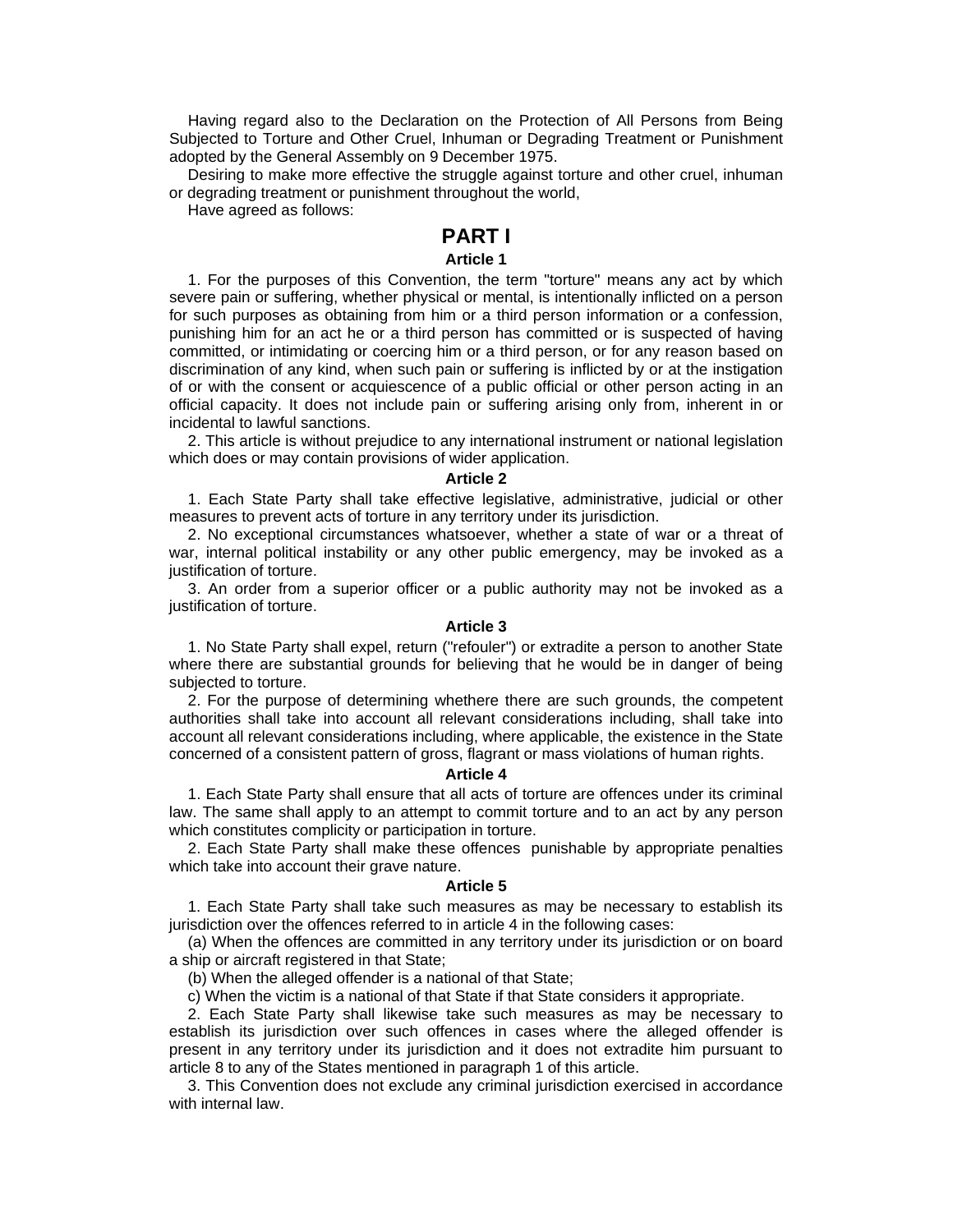# **Article 6**

1. Upon being satisfied, after an examination of information available to it, that the circumstances so warrant, any State Party in whose territory a person alleged to have committed any offence referred to in article 4 is present shall take him into custody or take other legal measures to ensure his presence. The custody and other legal measures shall be as provided in the law of that State but may be continued only for such time as is necessary to enable any criminal or extradition proceedings to be instituted.

2. Such State shall immediately make a preliminary inquiry into the facts.

3. Any person in custody pursuant to paragraph 1 of this article shall be assisted in communicating immediately with the nearest appropriate representative of the State of which he is a national, or, if he is a stateless person, with the representative of the State where he usually resides.

4. When a State, pursuant to this article, has taken a person into custody, it shall immediately notify the States referred to in article 5, paragraph 1, of the fact that such person is in custody and of the circumstances which warrant his detention. The State which makes the preliminary inquiry contemplated in paragraph 2 of this article shall promptly report its findings to the said States and shall indicate whether it intends to exercise jurisdiction.

# **Article 7**

1. The State Party in the territory under whose jurisdiction a person alleged to have committed any offence referred to in article 4 is found shall in the cases contemplated in article 5, if it does not extradite him, submit the case to its competent authorities for the purpose of prosecution.

2. These authorities shall take their decision in the same manner as in the case of any ordinary offence of a serious nature under the law of that State. In the cases referred to in article 5, paragraph 2, the standards of evidence required for prosecution and conviction shall in no way be less stringent that those which apply in the cases referred to in article 5, paragraph 1.

3. Any person regarding whom proceedings are brought in connection with any of the offences referred to in article 4 shall be guaranteed fair treatment at all stages of the proceedings.

### **Article 8**

1. The offences referred to in article 4 shall be deemed to be included as extraditable offences in any extradition treaty existing between States Parties. States Parties undertake to include such offences as extraditable offences in every extradition treaty to be concluded between them.

2. If a State Party which makes extradition conditional on the existence of a treaty receives a request for extradition from another State Party with which it has no extradition treaty, it may consider this Convention as the legal basis for extradition in respect of such offences. Extradition shall be subject to the other conditions provided by the law of the requested State.

3. States Parties which do not make extradition conditional on he existence of a treaty shall recognize such offences as extraditable offences between themselves subject to the conditions provided by the law of the requested State.

4. Such offences shall be treated, for the purpose of extradition between States Parties, as if they had been committed not only in the place in which they occurred but also in the territories of the States required to establish their jurisdiction in accordance with article 5. paragraph 1.

## **Article 9**

1. States Parties shall afford one another the greatest measure of assistance in connection with criminal proceedings brought in respect of any of the offences referred to in article 4, including the supply of all evidence at their disposal necessary for the proceedings.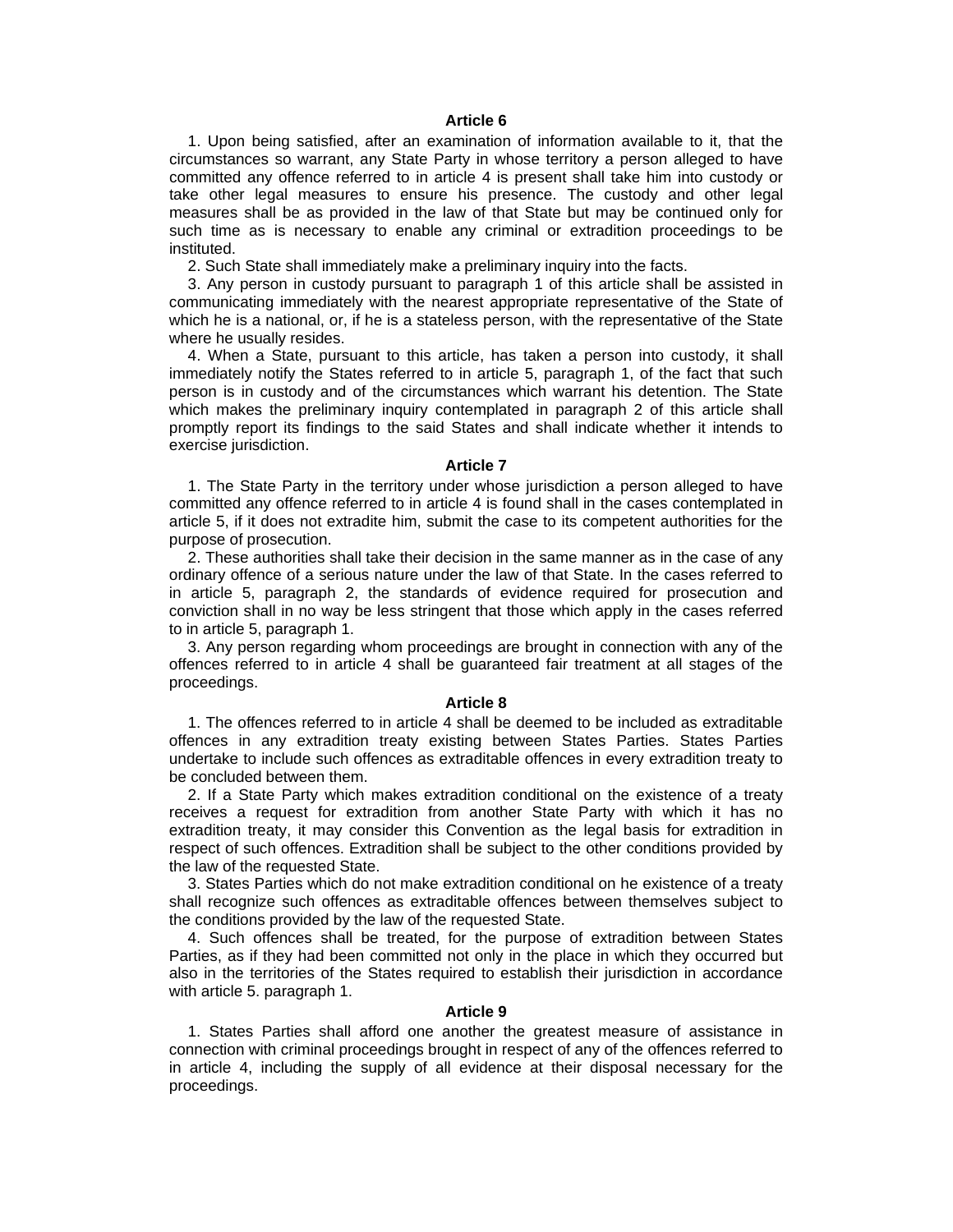2. States Parties shall carry out their obligations under paragraph 1 of this article in conformity with any treaties on mutual judicial assistance that may exist between them.

### **Article 10**

1. Each State Party shall ensure that education and information regarding the prohibition against torture are fully included in the training of law enforcement personnel, civil or military, medical personnel, public officials and other persons who may be involved in the custody, interrogation or treatment of any individual subjected to any form of arrest, detention or imprisonment.

2. Each State Party shall include this prohibition in the rules or instructions issued in regard to the duties and functions of any such persons.

### **Article 11**

Each State Party shall keep under systematic review interrogation rules, instructions, methods and practices as well as arrangements for the custody and treatment of persons subjected to any form of arrest, detention or imprisonment in any territory under its jurisdiction, with a view to preventing any cases of torture.

## **Article 12**

Each State Party shall ensure that its competent authorities proceed to a prompt and impartial investigation, wherever there is reasonable ground to believe that an act of torture has been committed in any territory under its jurisdiction.

### **Article 13**

Each State Party shall ensure that any individual who alleges he has been subjected to torture in any territory under its jurisdiction has the right to complain to, and to have his case promptly and impartially examined by, its competent authorities. Steps shall be taken to ensure that the complainant and witnesses are protected against all ill-treatment or intimidation as a consequence of his complaint or any evidence given.

### **Article 14**

1. Each State Party shall ensure in its legal system that the victim of an act of torture obtains redress and has an enforceable right to fair and adequate compensation, including the means for as full rehabilitation as possible. In the event of the death of the victim as a result of an act of torture, his dependants shall be entitled to compensation.

2. Nothing in this article shall affect any right of the victim or other persons to compensation which may exist under national law.

### **Article 15**

Each State Party shall ensure that any statement which is established to have been made as a result of torture shall not be invoked as evidence in any proceedings, except against a person accused of torture as evidence that the statement was made.

### **Article 16**

1. Each State Party shall undertake to prevent in any territory under its jurisdiction other acts of cruel, inhuman or degrading treatment or punishment which do not amount to torture as defined in article 1, when such acts are committed by or at the instigation of or with the consent or acquiescence of a public official or other person acting in an official capacity. In particular, the obligations contained in articles 10, 11, 12 and 13 shall apply with the substitution for references to torture of references to other forms of cruel, inhuman or degrading treatment or punishment.

2. The provisions of this Convention are without prejudice to the provisions of any other international instrument or national law which prohibits cruel, inhuman or degrading treatment or punishment or which relates to extradition or expulsion.

# **PART II**

### **Article 17**

1. There shall be established a Committee against Torture (hereinafter referred to as the Committee) which shall carry out the functions hereinafter provided. The Committee shall consist of ten experts of high moral standing and recognized competence in the field of human rights, who shall serve in their personal capacity. The experts shall be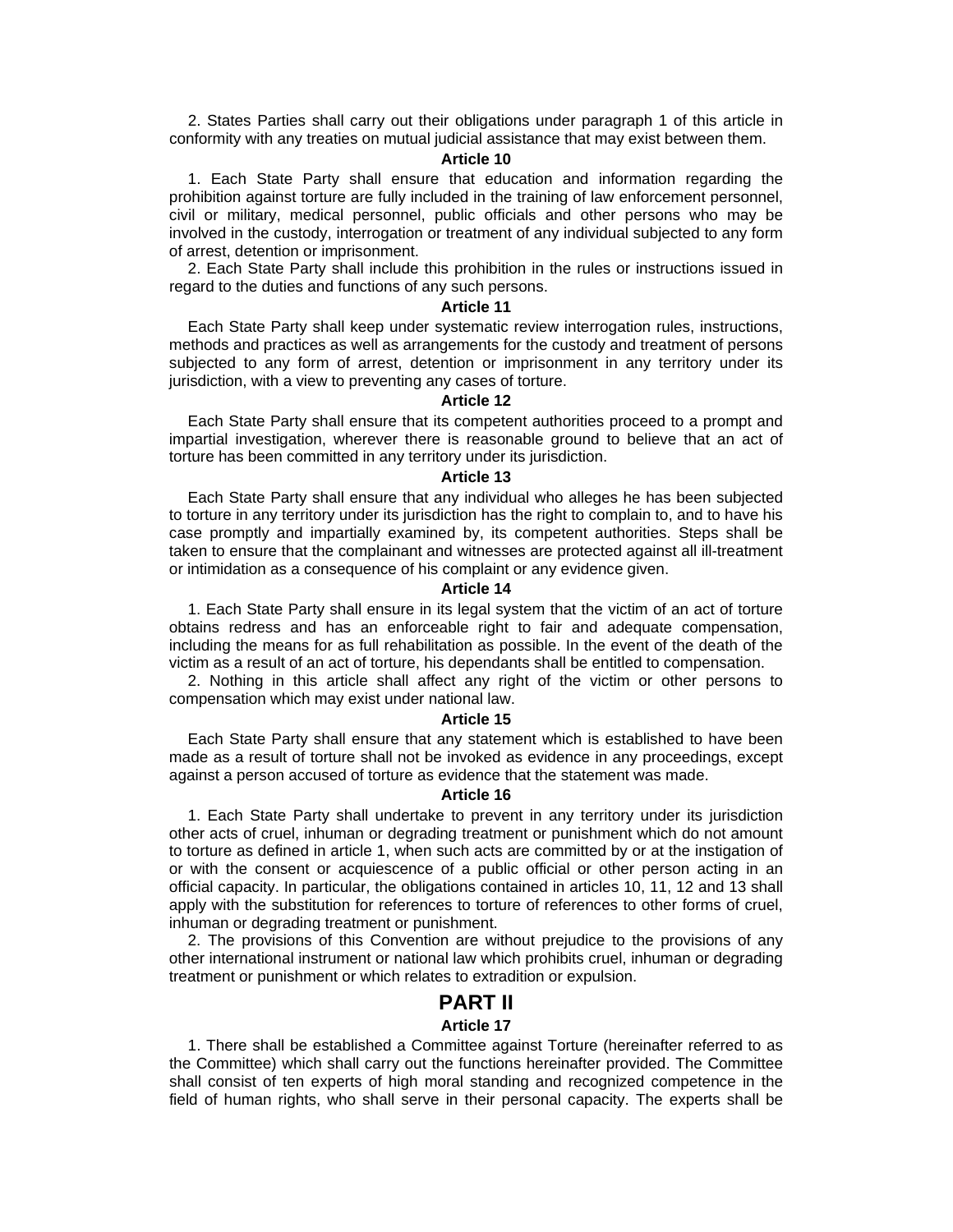elected by the States Parties, consideration being given to equitable geographical distribution and to the usefulness of the participation of some persons having legal experience.

2. The members of the Committee shall be elected by secret ballot from a list of persons nominated by States Parties. Each State Party may nominate one person from among its own nationals. States Parties shall bear in mind the usefulness of nominating persons who are also members of the Human Rights Committee established under the International Covenant on Civil and Political Rights and who are willing to serve on the Committee against Torture.

3. Elections of the members of the Committee shall be held at biennial meetings of States Parties convened by the Secretary-General of the United Nations. At those meetings, for which two thirds of the States Parties shall be those who obtain the largest number of votes and an absolute majority of the votes of the representatives of States Parties present and voting.

4. The initial election shall be held no later than six months after the date of the entry into force of this Convention. At least four months before the date of each election, the Secretary-General of the United Nations shall address a letter to the States Parties inviting them to submit their nominations within three months. The Secretary-General shall prepare a list in alphabetical order of all persons thus nominated, indicating the States Parties which have nominated them, and shall submit it to the States Parties.

5. The members of the Committee shall be elected for a term of four years. They shall be eligible for re-election if re-nominated. However, the term of five of the members elected at the first election shall expire at the end of two years; immediately after the first election the names of these five members shall be chosen by lot by the chairman of the meeting referred to in paragraph 3 of this article.

6. If a member of the Committee dies or resigns or for any other cause can no longer perform his Committee duties, the State Party which nominated him shall appoint another expert from among its nationals to serve for the remainder of his term, subject to the approval of the majority of the States Parties. The approval shall be considered given unless half or more of the States Parties respond negatively within six weeks after having been informed by the Secretary-General of the United Nations of the proposed appointment.

7. States Parties shall be responsible for the expenses of the members of the Committee while they are in performance of Committee duties.

#### **Article 18**

1. The Committee shall elect its officers for a term of two years. They may be reelected.

2. The Committee shall establish its own rules of procedure, but these rules shall provide, inter alia, that:

(a) Six members shall constitute a quorum;

(b) Decisions of the Committee shall be made by a majority vote of the members present.

3. The Secretary-General of the United Nations shall provide the necessary staff and facilities for the effective performance of the functions of the Committee under this Convention.

4. The Secretary-General of the United Nations shall convene the initial meeting of the Committee. After its initial meeting, the Committee shall meet at such times as shall be provided in its rules of procedure.

5. The States Parties shall be responsible for expenses incurred in connection with the holding of meetings of the States Parties and of the Committee, including reimbursement to the United Nations for any expenses, such as the cost of staff and facilities, incurred by the United Nations pursuant to paragraph 3 of this article.

### **Article 19**

1. The States Parties shall submit to the Committee, through the Secretary-General of the United Nations, reports on the measures they have taken to give effect to their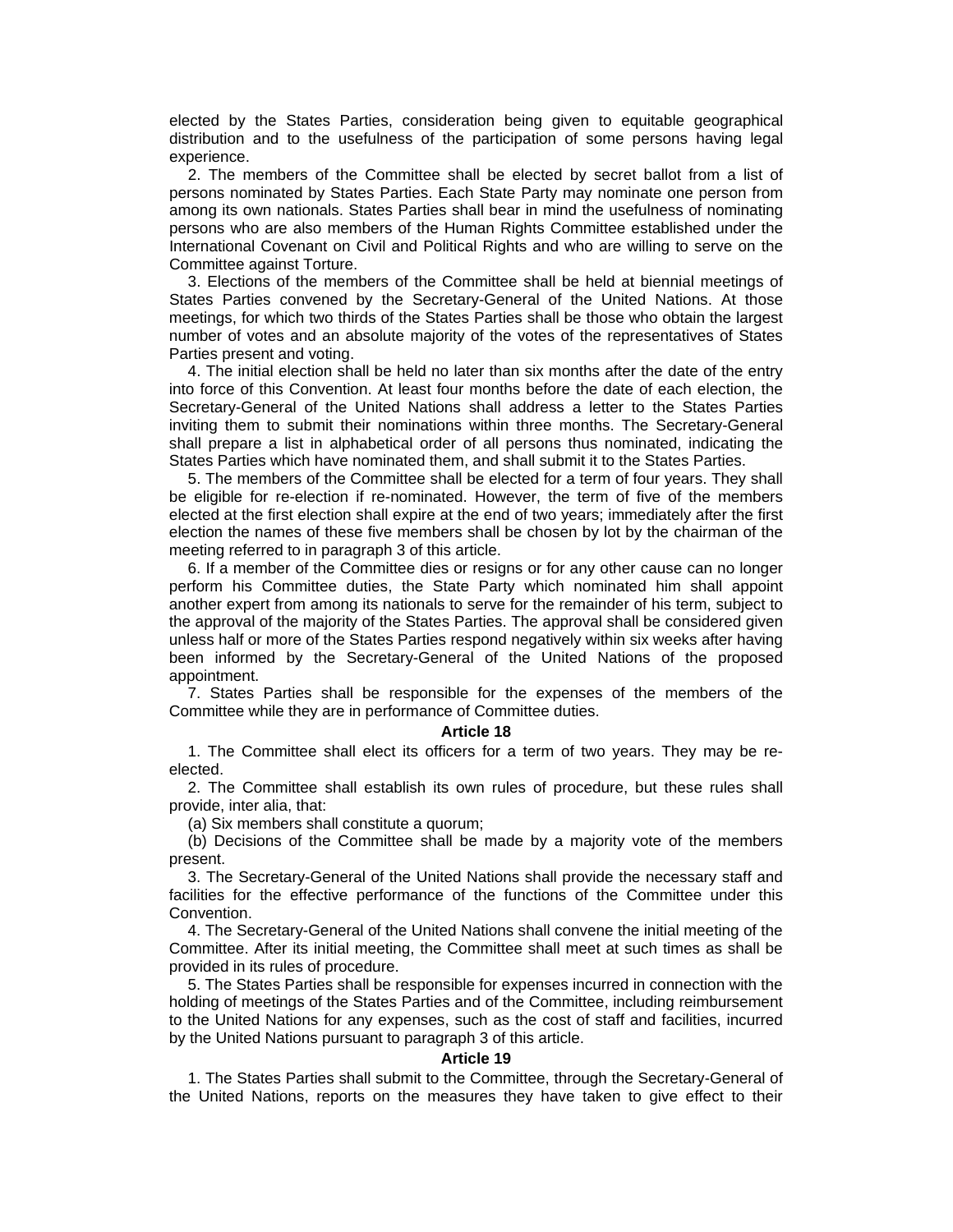undertakings under this Convention, within one year after the entry into force of the Convention for the State Party concerned. Thereafter the States Parties shall submit supplementary reports every four years on any new measures taken and such other reports as the Committee may request.

2. The Secretary-General of the United Nations shall transmit the reports to all States Parties.

3. Each report shall be considered by the Committee which may make such general comments on the report as it may consider appropriate and shall forward these to the State Party concerned. That State Party may respond with any observations it chooses to the Committee.

4. The Committee may, at its discretion, decide to include any comments made by it in accordance with paragraph 3 of this article, together with the observations thereon received from the State Party concerned, in its annual report made in accordance with article 24. If so requested by the State Party concerned, the Committee may also include a copy of the report submitted under paragraph 1 of this article.

### **Article 20**

1. If the Committee receives reliable information which appears to it to contain wellfounded indications that torture is being systematically practiced in the territory of a State Party, the Committee shall invite that State Party to co-operate in the examination of the information and to this end to submit observations with regard to the information concerned.

2. Taking into account any observations which may have been submitted by the State Party concerned, as well as any other relevant information available to it, the Committee may, if it decides that this is warranted, designate one or more of its members to make a confidential inquiry and to report to the Committee urgently.

3. If an inquiry is made in accordance with paragraph 2 of this article, the Committee shall seek the co-operation of the State Party concerned. In agreement with that State Party, such an inquiry may include a visit to its territory.

4. After examining the findings of its member or members submitted in accordance with paragraph 2 of this article, the Committee shall transmit these findings to the State Party concerned together with any comments or suggestions which seem appropriate in view of the situation.

5. All the proceedings of the Committee referred to in paragraphs 1 to 4 of this article shall be confidential, and at all stages of the proceedings the co-operation of the State Party shall be sought. After such proceedings have been completed with regard to an inquiry made in accordance with paragraph 2, the Committee may, after consultations with the State Party concerned, decide to include a summary account of the results of the proceedings in its annual report made in accordance with article 24.

### **Article 21**

1. A State Party to this Convention may at any time declare under this article that it recognizes the competence of the Committee to receive and consider communications to the effect that a State Party claims that another State Party is not fulfilling its obligations under this Convention. Such communications may be received and considered according to the procedures laid down in this article only if submitted by a State Party which has made a declaration recognizing in regard to itself the competence of the Committee. No communication shall be dealt with by the Committee under this article if it concerns a State Party which has not made such a declaration. Communications received under this article shall be dealt with in accordance with the following procedure:

(a) If a State Party considers that another State Party is not giving effect to the provisions of this Convention, it may, by written communication, bring the matter to the attention of that State Party. Within three months after the receipt of the communication the receiving State shall afford the State which sent the communication an explanation or any other statement in writing clarifying the matter, which should include, to the extent possible and pertinent, reference to domestic procedures and remedies taken, pending or available in the matter;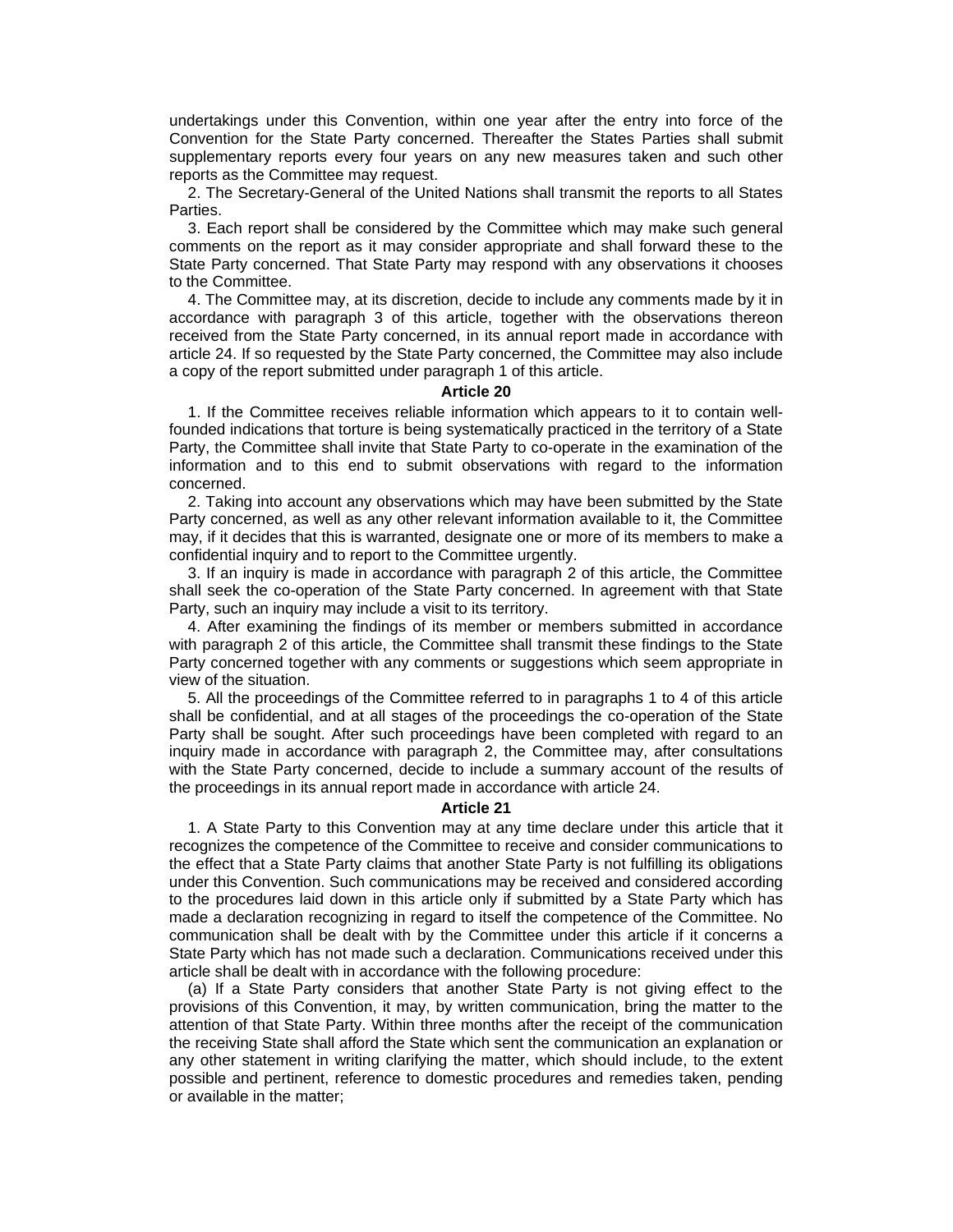(b) If the matter is not adjusted to the satisfaction of both States Parties concerned within six months after the receipt by the receiving State of the initial communication, either State shall have the right the matter to the Committee, by notice given to the Committee and to the other State;

(c) The Committee shall deal with a matter referred to it under this article only after it has ascertained that all domestic remedies have been invoked and exhausted in the matter, in conformity with the generally recognized principles of international law. This shall not be the rule where the application of the remedies is unreasonably prolonged or is unlikely to bring effective relief to the person who is the victim of the violation of this Convention;

(d) The Committee shall hold closed meetings when examining communications under this article;

(e) Subject to the provisions of subparagraph (c), the Committee shall make available its good offices to the States Parties concerned with a view to a friendly solution of the matter on the basis of respect for the obligations provided for in this Convention. For this purpose, the Committee may, when appropriate, set up an ad hoc conciliation commission;

(f) In any matter referred to it under this article, the Committee may call upon the States Parties concerned, referred to in subparagraph (b), to supply any relevant information;

(g) The States Parties concerned, referred to in subparagraph (b), shall have the right to be represented when the matter is being considered by the Committee and to make submissions orally and/or in writing;

(h) The Committee shall, within twelve months after the date of receipt of notice under subparagraph (b), submit a report;

(i) If a solution within the terms of subparagraph (e) is reached, the Committee shall confine its report to a brief statement of the facts and of the solution reached;

(ii) If a solution within the terms of subparagraph (e) is not reached, the Committee shall confine its report to a brief statement of the facts; the written submissions and record of the oral submissions made by the States Parties concerned shall be attached to the report.

In every matter, the report shall be communicated to the States Parties concerned.

2. The provisions of this article shall come into force when five States Parties to this Convention have made declarations under paragraph 1 of this article. Such declarations shall be deposited by the States Parties with the Secretary-General of the United Nations, who shall transmit copies thereof to the other States Parties. A declaration may be withdrawn at any time by notification to the Secretary-General. Such a withdrawal shall not prejudice the consideration of any matter which is the subject of a communication already transmitted under this article; no further communication by any State Party shall be received under this article after the notification of withdrawal of the declaration has been received by the Secretary-General, unless the State Party concerned has made a new declaration.

#### **Article 22**

1. A State Party to this Convention may at any time declare under this article that it recognizes the competence of the Committee to receive and consider communications from or on behalf of individuals subject to its jurisdiction who claim to be victims of a violation by a State Party of the provisions of the Convention. No communication shall be received by the Committee if it concerns a State Party which has not made such a declaration.

2. The Committee shall consider inadmissible any communication under this article which is anonymous or which it considers to be an abuse of the right of submission of such communications or to be incompatible with the provisions of this Convention.

3. Subject to the provisions of paragraph 2, the Committee shall bring any communications submitted to it under this article to the attention of the State Party to this Convention which has made a declaration under paragraph 1 and is alleged to be violating any provisions of the Convention. Within six months, the receiving State shall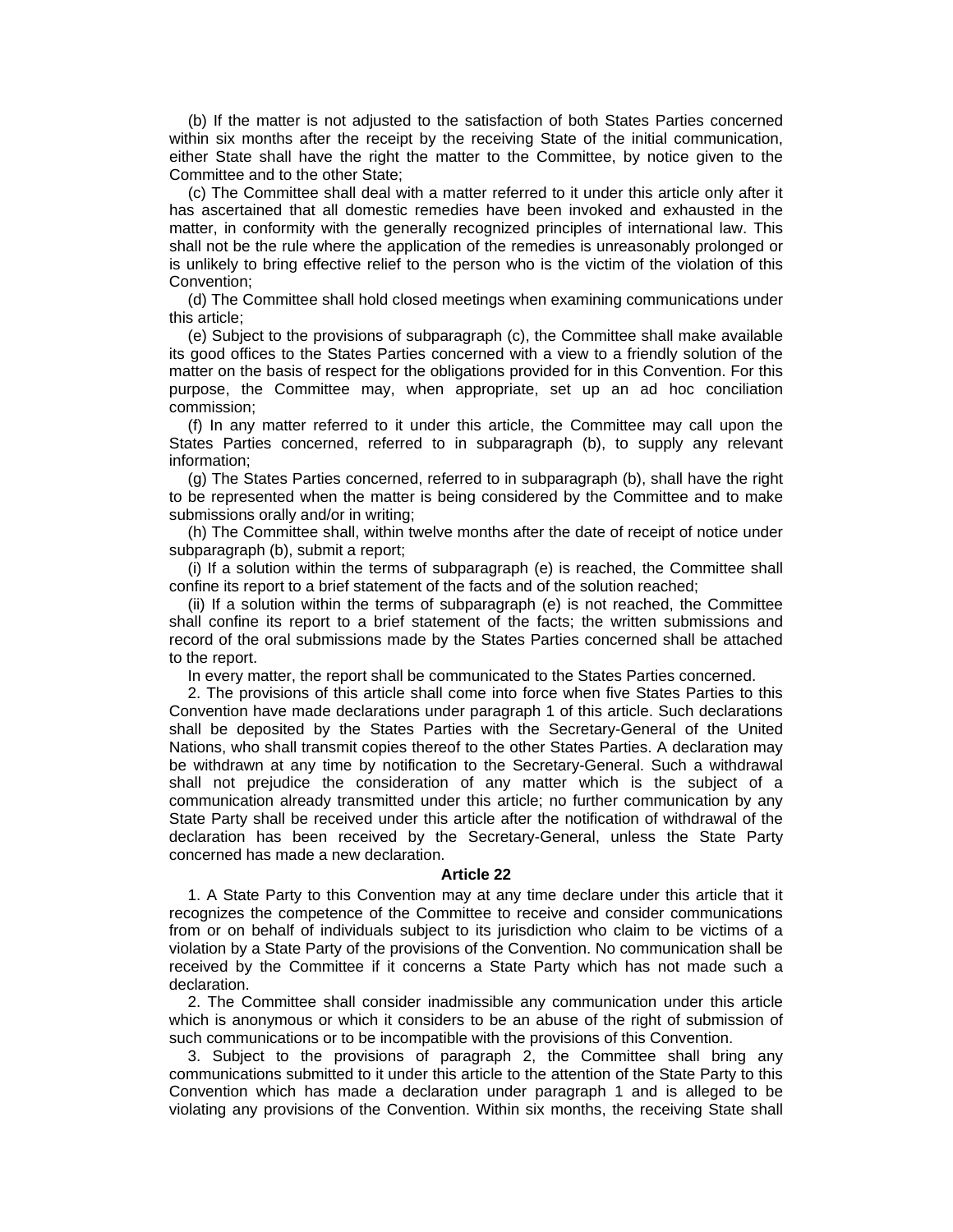submit to the Committee written explanations or statements clarifying the matter and the remedy, if any, that may have been taken by that State.

4. The Committee shall consider communications received under this article in the light of all information made available to it by or on behalf of the individual and by the State Party concerned.

5. The Committee shall not consider any communications from an individual under this article unless it has ascertained that:

(a) The same matter has not been, and is not being, examined under another procedure of international investigation or settlement;

(b) The individual has exhausted all available domestic remedies; this shall not be the rule where the application of the remedies is unreasonably prolonged or is unlikely to bring effective relief to the person who is the victim of the violation of this Convention.

6. The Committee shall hold closed meetings when examining communications under this article.

7. The Committee shall forward its views to the State Party concerned and to the individual.

8. The provisions of this article shall come into force when five States Parties to this Convention have made declarations under paragraph 1 of this article. Such declarations shall be deposited by the States Parties with the Secretary-General of the United Nations, who shall transmit copies thereof to the other States Parties. A declaration may be withdrawn at any time by notification to the Secretary-General. Such a withdrawal shall not prejudice the consideration of any matter which is the subject of a communication already transmitted under this article; no further communication by or on behalf of an individual shall be received under this article after the notification of withdrawal of the declaration has been received by the Secretary-General, unless the State Party has made a new declaration.

### **Article 23**

The members of the Committee and of the ad hoc conciliation commissions which may be appointed under article 21, paragraph 1 (e), shall be entitled to the facilities, privileges and immunities of experts on mission for the United Nations as laid down in the relevant sections of the Convention on the Privileges and Immunities of the United Nations.

### **Article 24**

The Committee shall submit an annual report on its activities under this Convention to the States Parties and to the General Assembly of the United Nations.

# **PART III**

### **Article 25**

1. This Convention is open for signature by all States.

2. This Convention is subject to ratification. Instruments of ratification shall be deposited with the Secretary-General of the United Nations.

#### **Article 26**

This Convention is open to accession by all States. Accession shall be effected by the deposit of an instrument of accession with the Secretary-General of the United Nations.

### **Article 27**

1. This Convention shall enter into force on the thirtieth day after the date of the deposit with the Secretary-General of the United Nations of the twentieth instrument of ratification or accession.

2. For each State ratifying this Convention or acceding to it after the deposit of the twentieth instrument of ratification or accession, the Convention shall enter into force on the thirtieth day after the date of the deposit of its own instrument of ratification or accession.

## **Article 28**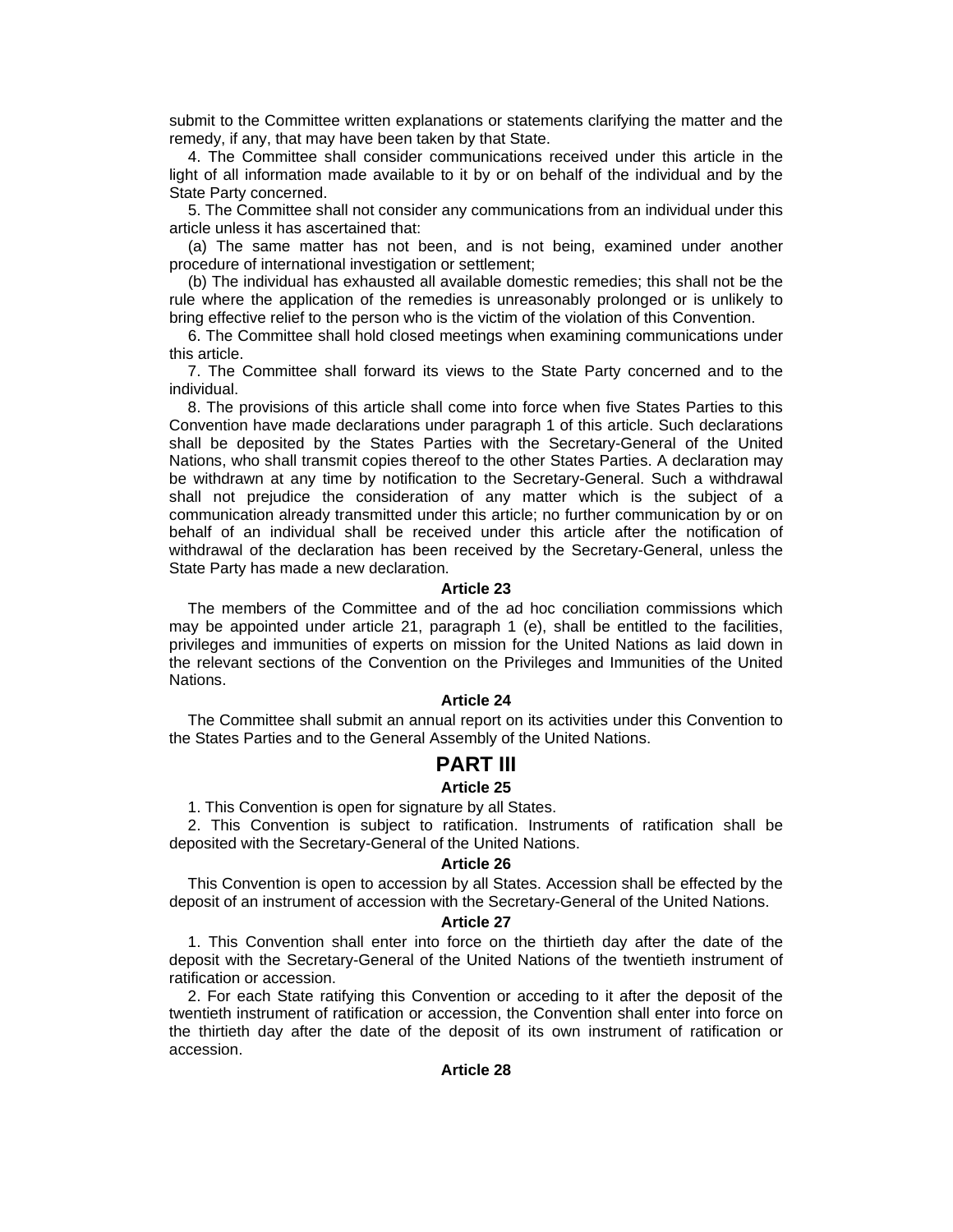1. Each State may, at the time of signature or ratification of this Convention or accession thereto, declare that it does not recognize the competence of the Committee provided for in article 20.

2. Any State Party having made a reservation in accordance with paragraph 1 of this article may, at any time, withdraw this reservation by notification to the Secretary-General of the United Nations.

# **Article 29**

1. Any State Party to this Convention may propose an amendment and file it with the Secretary-General of the United Nations. The Secretary-General shall thereupon communicate the proposed amendment to the States Parties with a request that they notify him whether they favour a conference of States Parties for the purpose of considering and voting upon the proposal. In the event that within four months from the date of such communication at least one third of the States Parties favours such a conference, the Secretary-General shall convene the conference under the auspices of the United Nations. Any amendment adopted by a majority of the States Parties present and voting at the conference shall be submitted by the Secretary-General to all the States Parties for acceptance.

2. An amendment adopted in accordance with paragraph 1 of this article shall enter into force when two thirds of the States Parties to this Convention have notified the Secretary-General of the United Nations that they have accepted it in accordance with their respective constitutional processes.

3. When amendments enter into force, they shall be binding on those States Parties which have accepted them, other States Parties still being bound by the provisions of this Convention and any earlier amendments which they have accepted.

### **Article 30**

1. Any dispute between two or more States Parties concerning the interpretation or application of this Convention which cannot be settled through negotiation shall, at the request of one of them, be submitted to arbitration. If within six months from the date of the request for arbitration the Parties are unable to agree on the organization of the arbitration, any one of those Parties may refer the dispute to the International Court of Justice by request in conformity with the Statute of the Court.

2. Each State may, at the time of signature or ratification of this Convention or accession thereto, declare that it does not consider itself bound by paragraph 1 of this article. The other States Parties shall not be bound by paragraph 1 of this article with respect to any State Party having made such a reservation.

3. Any State Party having made a reservation in accordance with paragraph 2 of this article may at any time withdraw this reservation by notification to the Secretary-General of the United Nations.

# **Article 31**

1. A State Party may denounce this Convention by written notification to the Secretary-General of the United Nations. Denunciation becomes effective one year after the date of receipt of the notification by the Secretary-General.

2. Such a denunciation shall not have the effect of releasing the State Party from its obligations under this Convention in regard to any act or omission which occurs prior to the date at which the denunciation becomes effective, not shall denunciation prejudice in any way the continued consideration of any matter which is already under consideration by the Committee prior to the date at which the denunciation becomes effective.

3. Following the date at which the denunciation of a State Party becomes effective, the Committee shall not commence consideration of any new matter regarding that State.

### **Article 32**

The Secretary-General of the United Nations shall inform all States Members of the United Nations and all States which have signed this Convention or acceded to it of the following:

(a) Signatures, ratifications and accessions under articles 25 and 26;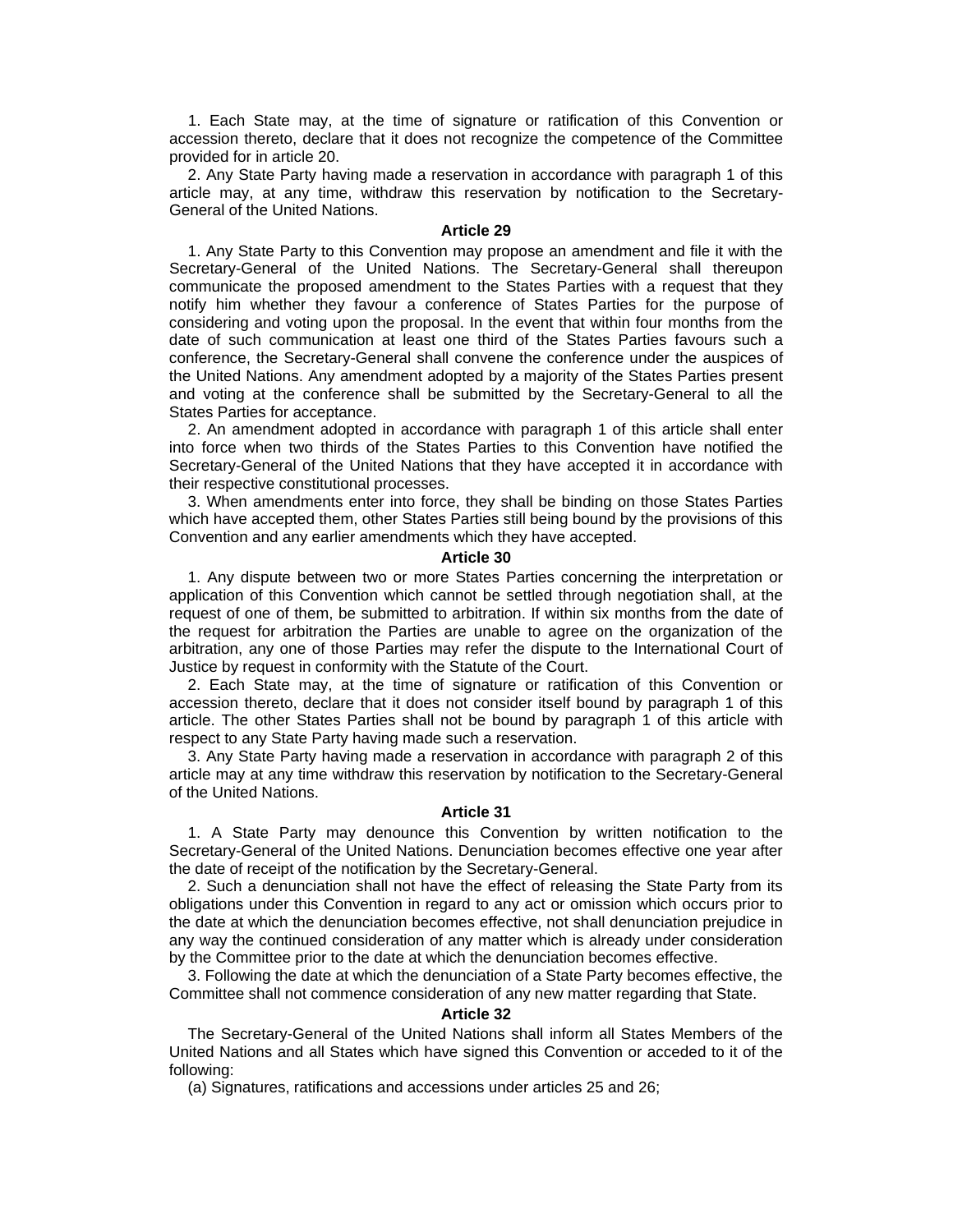(b) The date of entry into force of this Convention under article 27 and the date of the entry into force of any amendments under article 29;

(c) Denunciations under article 31.

### **Article 33**

1. This Convention, of which the Arabic, Chinese, English, French, Russian and Spanish texts are equally authentic, shall be deposited with the Secretary-General of the United Nations.

2. The Secretary-General of the United Nations shall transmit certified copies of this Convention to all States.

# **KONVENCIJA PROTIV TORTURE I DRUGIH SUROVIH, NELJUDSKIH ILI PONIŽAVAJUĆIH KAZNI ILI POSTUPAKA**

Države članice ove Konvencije,

Smatrajući da, shodno principima Povelje Ujedinjenih nacija, priznavanje jednakih i neotuđivih prava svih članova ljudske porodice predstavlja osnove slobode, pravde i mira u svetu,

Smatrajući da ta prava proističu iz dostojanstva neodvojivog od ljudske ličnosti,

Smatrajući da su države dužne da, na osnovu Povelje, naročito člana 55, podstiču opšte i stvarno poštovanje prava čoveka i osnovnih sloboda,

Vodeći računa o članu 5. Opšte deklaracije o pravima čoveka i o članu 7. Međunarodnog pakta o građanskim i političkim pravima prema kojima niko ne može biti podvrgnut torturi, niti surovim, neljudskim ili ponižavajućim kaznama ili postupcima,

Vodeći računa, takođe, o Deklaraciji o zaštiti svih lica od mučenja i drugih surovih, neljudskih ili ponižavajućih kazni ili postupaka, koju je usvojila Generalna skupština 9. decembra 1975. godine,

U želji da povećaju efikasnost borbe protiv mučenja i drugih surovih, neljudskih ili ponižavajućih kazni ili postupaka u čitavom svetu,

Saglasile su se o sledećem:

# **PRVI DEO**

### **Član 1.**

1. U smislu ove konvencije, izraz "tortura" označava svaki akt kojim se jednom licu namerno nanose bol ili teške fizičke ili mentalne patnje u cilju dobijanja od njega ili neog trećeg lica obaveštenja ili priznanja ili njegovog kažnjavanja za delo koje je to ili neko treće lice izvršilo ili za čije izvršenje je osumnjičeno, zastrašivanja tog lica ili vršenja pritiska na njega ili zastrašivanja ili vršenja pritiska na neko treće lice ili iz bilo kojeg drugog razloga zasnovanog na bilo kom obliku diskriminacije ako taj bol ili te patnje nanosi službeno lice ili bilo koje drugo lice koje deluje u službenom svojstvu ili na njegov podsticaj ili sa njegovim izričitim ili prećutnim pristankom. Taj izraz se ne odnosi na bol ili patnje koje su rezultat isključivo zakonitih sankcija, neodvojivih od tih sankcija ili koje te sankcije prouzrokuju.

2. Ovaj član je bez štete po bilo koji međunarodni instrument ili bilo koji nacionalni zakon koji sadrži ili može sadržavati odredbe šireg značaja.

### **Član 2.**

1. Svaka država članica preduzima zakonske, administrativne, sudske ili druge efikasne mere kako bi sprečila izvršenje akata torture na teritoriji pod njenom jurisdikcijom.

2. Kao opravdanje za torturu ne može se navoditi nikakva izuzetna okolnost bilo da se radi o ratnom stanju ili opasnosti od rata, unutrašnjoj političkoj nestabilnosti ili bilo kom drugom vanrednom stanju.

3. Kao opravdanje za torturu ne može se navoditi naredba neke pretpostavljene ličnosti ili organa vlasti.

**+ Sudska praksa**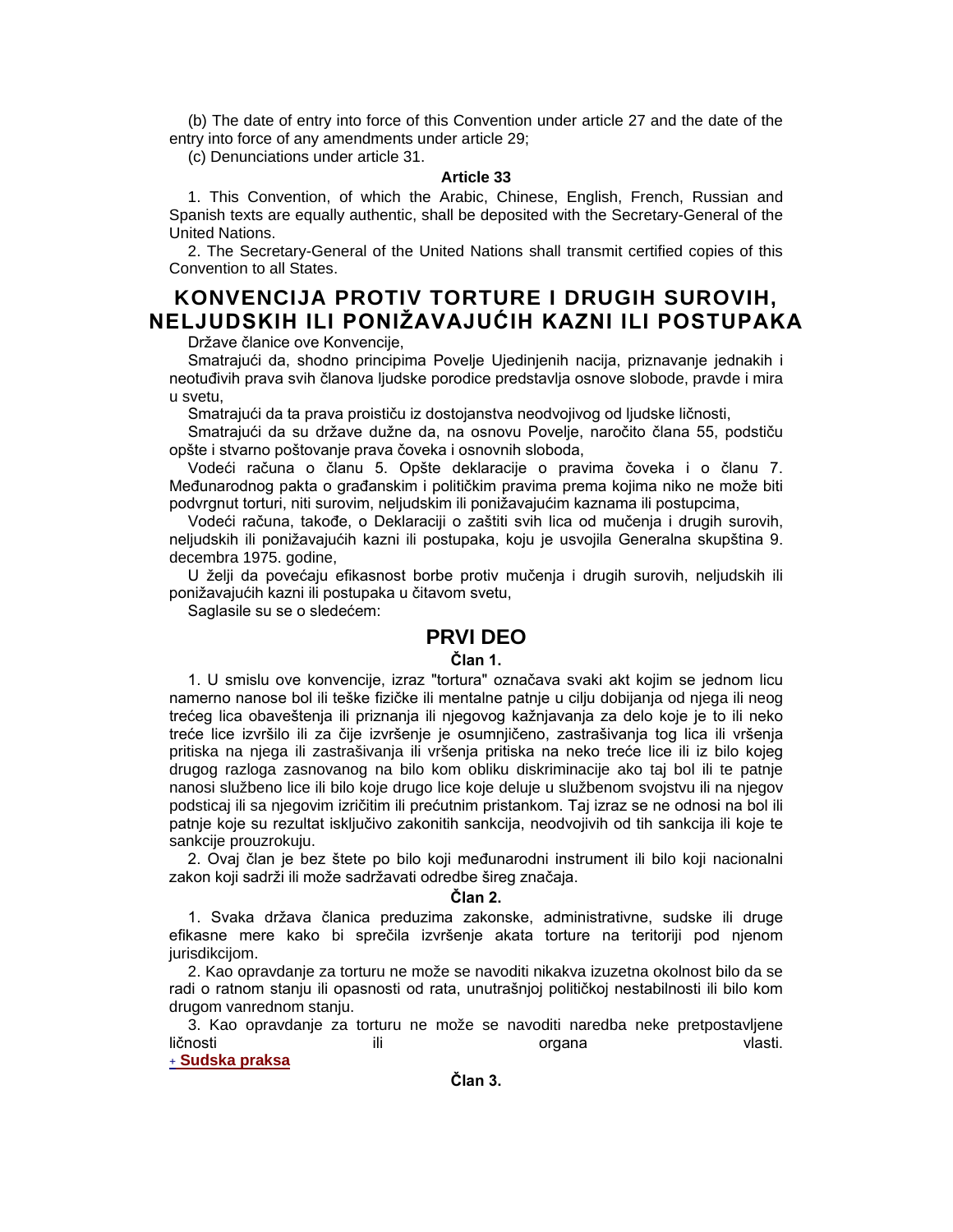1. Ni jedna država članica neće proterati, isterati niti izručiti jedno lice drugoj državi ako postoje ozbiljni razlozi da se posumnja da može biti podvrgnuto torturi.

2. Da bi utvrdili postojanje takvih razloga, nadležni organi vodiće računa o svim relevantnim okolnostima, uključujući, eventualno, postojanje niza sistematskih, ozbiljnih, očiglednih ili masovnih povreda prava čoveka u toj državi.

## **Član 4.**

1. Svaka država članica nastoji da se prema njenom krivičnom pravu sva akta torture smatraju krivičnim delima. Isti je slučaj i sa pokušajem vršenja torture ili nekog drugog akta koji izvrši neko lice, a koji predstavlja saučesništo ili učestvovanje u aktu torture.

2. Svaka država članica određuje za ova krivična dela odgovarajuće kazne kojima je uzeta u obzir njihova težina.

### **Član 5.**

1. Svaka država članica preduzima potrebne mere kako bi utvrdila svoju nadležnost za krivična dela spomenuta u članu 4. u sledećim slučajevima:

(a) ako je krivično delo izvršeno na teritoriji pod jurisdikcijom spomenute države ili na vazduhoplovima ili brodovima upisanim u toj državi;

(b) ako je navodno izvršilac krivičnog dela državljanin spomenute države;

(c) ako je žrtva državljanin spomenute države i ako ona to smatra potrebnim.

2. Svaka država članica preduzima, takođe, potrebne mere kako bi utvrdila svoju nadležnost za spomenuta krivična dela u slučaju da je navodni izvršilac tih dela na teritoriji pod njenom jurisdikcijom i da ga spomenuta država ne izručuje, shodno članu 8, jednoj od država spomenutih u tački 1. ovog člana.

3. Ova konvencija ne isključuje ničiju krivičnu nadležnost zasnovanu na nacionalnom zakonodavstvu.

# **Član 6.**

1. Ako smatra da je okolnostima to opravdano, nakon razmatranja obaveštenja kojima raspolaže, svaka država članica na čijoj se teritoriji nalazi lice za koje se sumnja da je izvršilo krivično delo spomenuto u članu 4. obezbeđuje hapšenje tog lica ili preduzima sve potrebne sudske mere kako bi obezbedila njegovu prisutnost. To hapšenje i te mere treba da budu u skladu sa zakonodavstvom spomenute države; one se mogu sprovoditi samo u roku potrebnom za pokretanje krivičnog gonjenja ili postupka za izdavanje.

2. Spomenuta država prethodno neodložno vrši istragu radi utvrđivanja činjenica.

3. Svako lice uhapšeno u skladu s tačkom 1. ovog člana može neodložno da stupi u kontakt sa najbližim ovlašćenim predstavnikom države čije državljanstvo ima ili, ako je reč o apatridu, sa predstavnikom države u kojoj ima uobičajeno prebivalište.

4. Ako je jedna država uhapsila jedno lice, u skladu s odredbama ovog člana, ona o tom hapšenju i okolnostima kojima se opravdava to hapšenje odmah obaveštava države spomenute u tački 1. člana 5. Država koja sprovodi prethodnu istragu spomenutu u tački 2. ovog člana ubrzo o tome saopštava zaključke spomenutim državama i obaveštava ih o tome da li namerava da vrši svoju nadležnost.

#### **Član 7.**

1. Država članica na teritoriji pod čijom jurisdikcijom je otkriven navodni izvršilac krivičnog dela spomenutog u članu 4. ako ne izvrši izdavanje tog izvršioca, u slučajevima spomenutim u članu 5, podnosi predmet nadležnim organima kako bi sproveli krivični postupak.

2. Ti organi donose odluku pod istim uslovima kao i za svako drugo teško krivično delo opšteg prava u skladu s pravnim propisima te države. U slučajevima spomenutim u tački 2. člana 5. dokazna pravila koja se primenjuju na gonjenje i na osudu ni na koji način nisu manje stroga od pravila koja se primenjuju u slučajevima spomenutim u tački 1. člana 5.

3. Svako lice koje se goni za bilo koje krivično delo spomenuto u tački 4. ima zagarantovano pravo na pravično postupanje u svim fazama postupka.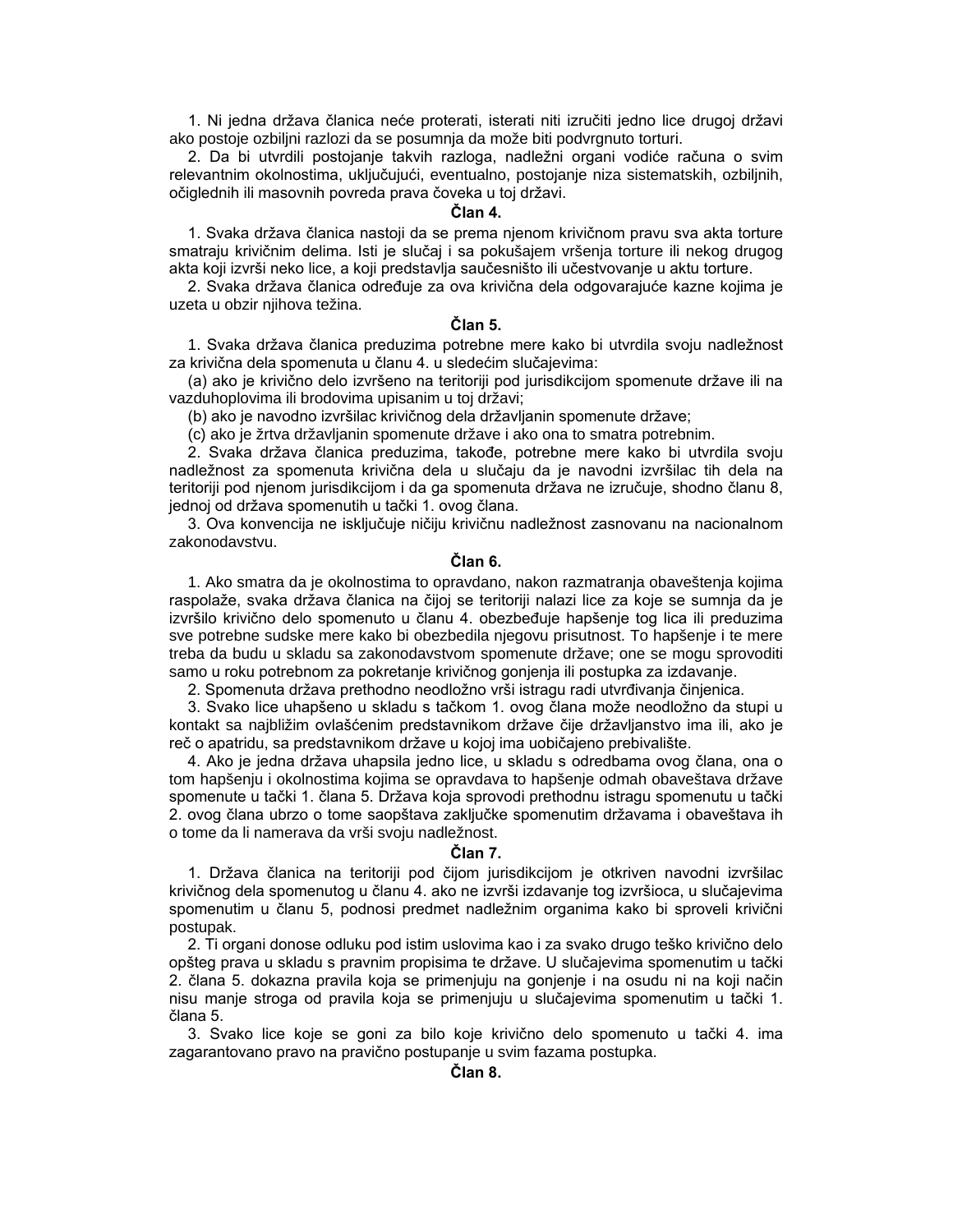1. Krivična dela spomenuta u tački 4. se automatski unose u svaki ugovor o izdavanju zaključen između država članica. Države članice se obavezuju da će uneti spomenuta krivična dela u svaki ugovor o izdavanju koji budu zaključile između sebe.

2. Ako jednoj državi članici koja izdavanje uslovljava postojanjem ugovora druga država članica, sa kojom nije vezana ugovorom o izdavanju, podnese zahtev za izdavanje, ona može ovu konvenciju smatrati kao pravnu osnovu za izdavanje u pogledu spomenutih krivičnih dela. Izdavanje zavisi od drugih uslova predviđenih pravom zamoljene države.

3. Države članice koje izdavanje ne uslovljavaju postojanjem ugovora međusobno priznaju spomenuta krivična dela kao slučajeve za izdavanje u uslovima predviđenim pravom zamoljene države.

4. Između država članica spomenuta krivična dela se smatraju, radi izdavanja, kao učinjena, kako prema mestu njihovog izvršenja tako i prema teritoriji pod jurisdikcijom država koje su dužne da utvrde svoju nadležnost prema tački 1. člana 5.

### **Član 9.**

1. Države članice pružaju jedne drugima najširu moguću pravnu pomoć u svakom krivičnom postupku u vezi s krivičnim delima spomenutim u članu 4, uključujući i dostavljanje svih dokaznih elemenata kojima raspolažu i koja su potrebna radi postupka.

2. Države članice izvršavaju svoje obaveze u skladu s tačkom 1. ovog člana shodno svakom ugovoru o pravnoj pomoći koji može postojati između njih.

### **Član 10.**

1. Svaka država članica će se starati da upoznavanje i informisanje o zabrani torture bude sastavni deo obrazovanja civilnog ili vojnog osoblja zaduženog za primenu zakona, medicinskog osoblja, vršilaca javnih funkcija i ostalih lica koja na bilo koji način mogu učestvovati u čuvanju, saslušanju ili ophođenju sa nekom uhapšenom, ili pritvorenom ili zatvorenom osobom.

2. Svaka država članica unosi spomenutu zabranu u utvrđena pravila ili uputstva u vezi s obavezama i dužnostima tih lica.

# **Član 11.**

Svaka država članica vrši sistematski nadzor nad pravilima, uputstvima, metodama i praksom saslušanja i nad odredbama u vezi sa čuvanjem i postupanjem na bilo koji način sa uhapšenim, pritvorenim ili zatvorenim licima na nekoj teritoriji pod njenom jurisdikcijom, a radi sprečavanja svakog slučaja torture.

## **Član 12.**

Svaka država članica se stara da nadležni organi neodložno izvrše nepristrasnu istragu svaki put kad postoje opravdani razlozi da se posumnja da je akt torture izvršen na nekoj teritoriji pod njenom jurisdikcijom. **+ Sudska praksa**

# **Član 13.**

Svaka država članica obezbeđuje svakom licu koje tvrdi da je bilo podvrgnuto torturi na nekoj teritoriji pod njenom jurisdikcijom pravo da se žali nadležnim organima spomenute države koji će neodložno i nepristrasno ispitati slučaj. Preduzeće se mere radi obezbeđenja zaštite lica koje se žalilo i lica kao svedoka od svakog lošeg postupanja ili bilo kakvog zastrašivanja zbog podnesene žalbe ili bilo kakve date izjave. **+ Sudska praksa**

# **Član 14.**

1. Svaka država članica, u svom pravnom sistemu, garantuje žrtvi nekog akta torture pravo dobijanja naknade i pravednog i odgovarajućeg obeštećenja, uključujući sredstva potrebna za njegovu što potpuniju rehabilitaciju. U slučaju smrti žrtve akta torture, imaoci prava te žrtve polažu pravo na obeštećenje.

2. Ovaj član ne isključuje nikakvo pravo na obeštećenje koje bi imala žrtva ili bilo koje bi imala žrtva ili b<br>drugo lice u skladu s nacionalnim zakonodavstvom. u skladu s nacionalnim zakonodavstvom. **+ Sudska praksa**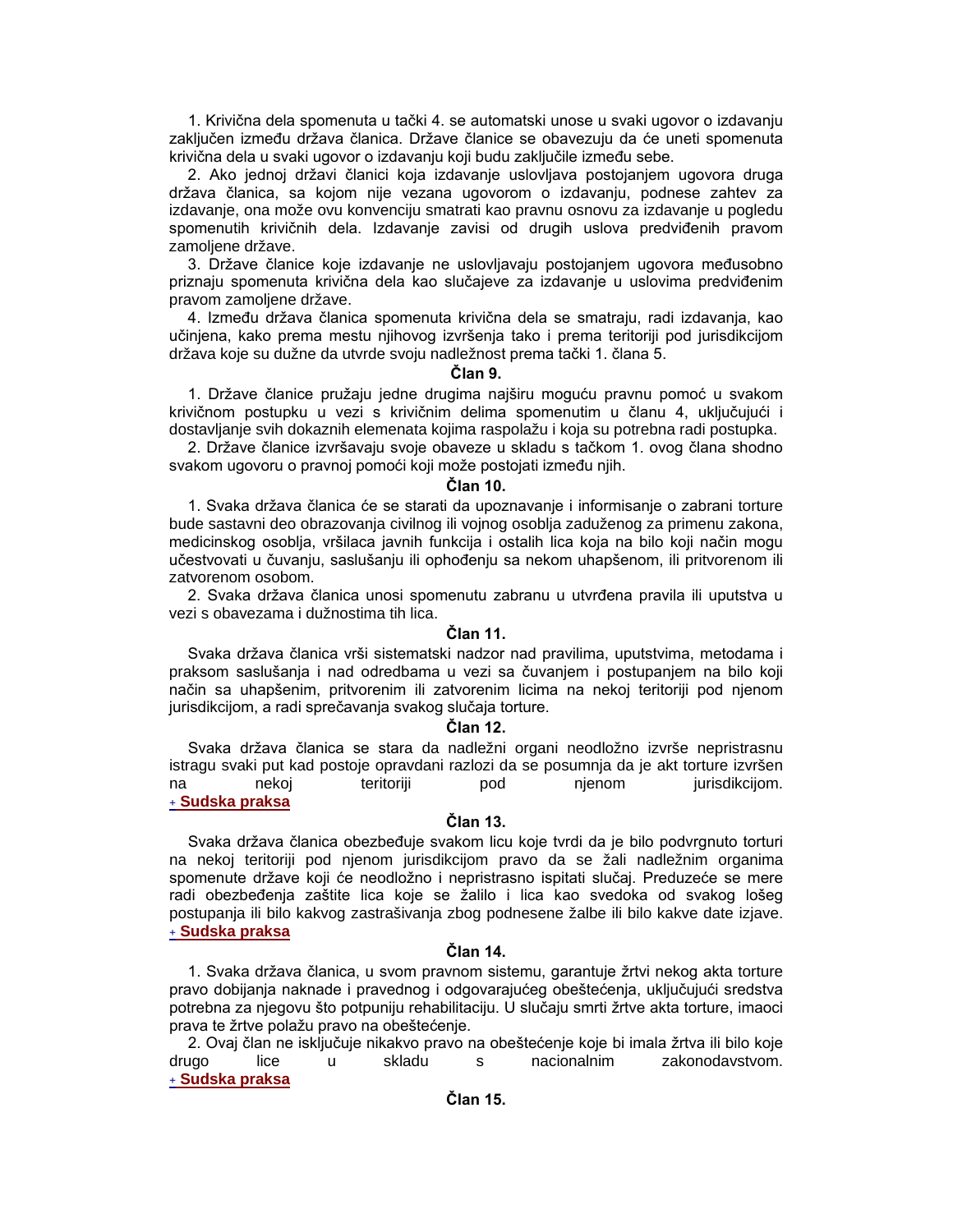Svaka država članica se stara da izjava za koju se dokaže da je dobijena torturom ne može da bude navedena kao dokazni element u nekom postupku, osim protiv lica optuženog za torturu da bi se utvrdilo da je izjava data.

### **Član 16.**

1. Svaka država članica se obavezuje da će na teritoriji pod svojom jurisdikcijom zabraniti primenu drugih dokumenata o uvođenju surovih, neljudskih ili ponižavajućih kazni ili postupaka, a koja nisu akta torture utvrđena u članu 1, ako takva akta vrši predstavnik javne funkcije ili neko drugo lice koje istupa u službenom svojstvu ili na njegovo podsticanje ili sa njegovim izričitim ili prećutnim pristankom. Posebno, obaveze navedene u čl. 10, 11, 12. i 13. primenjuju se tako što će pojam torture biti zamenjen pojmom drugih oblika surovih, neljudskih ili ponižavajućih kazni ili postupaka.

2. Odredbe ove konvencije ne idu na štetu odredaba bilo kog međunarodnog instrumenta ili nacionalnog zakona koji zabranjuju surove, neljudske ili ponižavajuće kazne ili postupke ili koji se odnose na izdavanje ili proterivanje. **+ Sudska praksa**

# **DRUGI DEO**

### **Član 17.**

1. Obrazovan je Komitet protiv torture (u daljem tekstu: Komitet) čije su funkcije definisane. Komitet čini deset eksperata visokih moralnih kvaliteta čija je kompetentnost u oblasti prava čoveka priznata i koji zasedaju u ličnom svojstvu. Eksperte biraju države članice, vodeći računa o pravednoj geografskoj zastupljenosti i značaju učešća u radu Komiteta nekih lica sa pravnim iskustvom.

2. Članovi Komiteta se biraju tajnim glasanjem prema listi kandidata koje odrede države članice. Svaka država članica može odrediti jednog kandidata koga bira među svojim državljanima. Države članice imaju u vidu značaj činjenice da određeni kandidati istovremeno budu članovi Komiteta za prava čoveka, osnovanog u skladu s Međunarodnim paktom o građanskim i političkim pravima, koji su spremni da budu članovi Komiteta protiv torture.

3. Članovi Komiteta se biraju prilikom sastanaka država članica koje saziva generalni sekretar Organizacije ujedinjenih nacija i koji se održavaju svake druge godine. Na tim sastancima, na kojima kvorum čine dve trećine država članica, za članove Komiteta biraju se kandidati koji dobiju najveći broj glasova i apsolutnu većinu glasova predstavnika država članica koji su prisutni i koji glasaju.

4. Prvi izbori će se obaviti najkasnije šest meseci posle datuma stupanja na snagu ove konvencije. Četiri meseca najmanje pre datuma svakog izbora, generalni sekretar Organizacije ujedinjenih nacija upućuje pismo državama članicama i poziva ih da svoje kandidature podnesu u roku od tri meseca. Generalni sekretar sačinjava listu prema alfabetskom redu svih tako određenih kandidata, navodeći države članice koje su ih odredile i dostavlja je državama članicama.

5. Članovi Komiteta se biraju na četiri godine. Oni se mogu ponovo izabrati ako budu ponovo kandidovani. Međutim, mandat pet članova izabranih na prvim izborima prestaje nakon dve godine. Neposredno posle prvih izbora, ime tih pet članova izvlači žrebom predsednik sastanka spomenutog u tački 3. ovog člana.

6. Ako jedan član Komiteta premine, razreši se funkcija ili iz bilo kog razloga više ne bude u stanju da obavlja svoje funkcije u Komitetu, država članica koja ga je odredila imenuje drugog eksperta, svog državljanina, koji ostaje u Komitetu za preostalo vreme mandata, pod rezervom odobrenja većine država članica. Smatra se da je ovo odobrenje dobijeno, osim ako polovina država članica ili više od polovine ne iznese suprotno mišljenje u roku od šest nedelja od trenutka kada ih generalni sekretar Organizacije ujedinjenih nacija obavesti o predloženom imenovanju.

7. Države članice snose troškove članova Komiteta za period u kome obavljaju funkcije u Komitetu.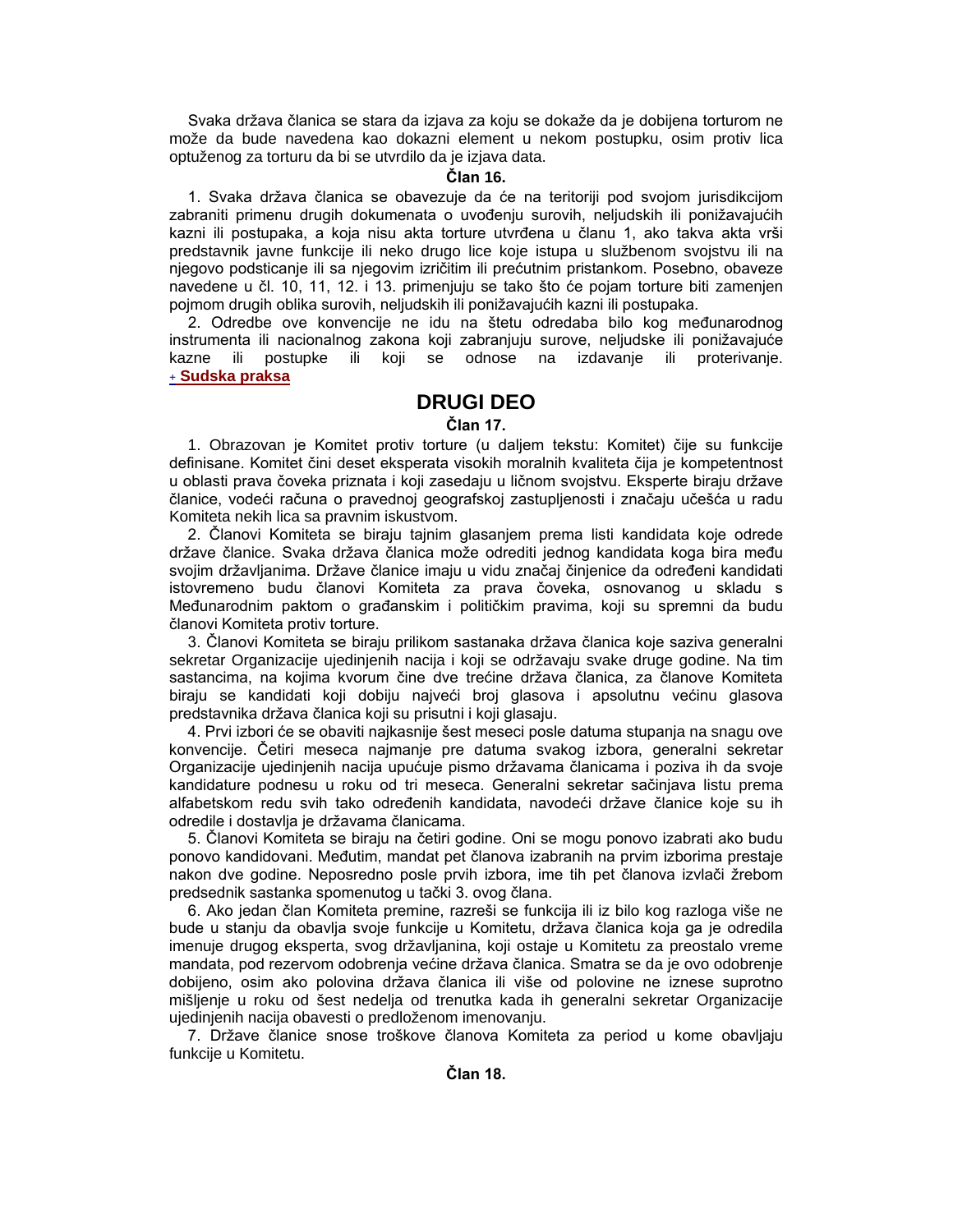1. Komitet bira svoj biro za period od dve godine. Članovi biroa mogu biti ponovo birani.

2. Komitet sam utvrđuje svoj poslovnik. Taj poslovnik, međutim, treba da sadrži naročito sledeće odredbe:

(a) za kvorum je potrebno prisustvo šest članova;

(b) odluke Komiteta usvajaju se većinom glasova prisutnih članova.

3. Generalni sekretar Organizacije ujedinjenih nacija stavlja na raspolaganje Komitetu osoblje i prostorije koji su mu potrebni za efikasno obavljanje poslova poverenih mu u skladu sa ovom konvencijom.

4. Generalni sekretar Organizacije ujedinjenih nacija saziva prvi sastanak članova Komiteta. Posle svog prvog sastanka, Komitet se sastaje u svim prilikama predviđenim njegovim poslovnikom.

5. Države članice snose troškove održavanja sastanaka država članica i Komiteta, uključujući plaćanje Organizaciji ujedinjenih nacija svih troškova, kao što su troškovi osoblja i prostorije koje Organizacija bude angažovala u skladu sa stavom 3. ovog člana.

# **Član 19.**

1. Države članice podnose Komitetu, posredstvom generalnog sekretara Organizacije ujedinjenih nacija, izveštaj o merama koje su preduzele da bi ispunile svoje obaveze u skladu sa ovom konvencijom, u roku od godinu dana, računajući od dana stupanja na snagu Konvencije za zainteresovanu državu članicu. Zatim, države članice svake četvrte godine podnose dopunski izveštaj o svim novim preduzetim merama i druge izveštaje koje Komitet zatraži.

2. Generalni sekretar Organizacije ujedinjenih nacija dostavlja izveštaj svim državama članicama.

3. Komitet razmatra svaki izveštaj i može da daje uopštene komentare o izveštaju koje oceni potrebnim i dostavlja ih svakoj zainteresovanoj državi članici. Ta država članica može da ih dostavi Komitetu kao odgovor na sve primedbe koje smatra korisnim.

4. Komitet može odlučiti da u godišnjem izveštaju, koji sačinjava u skladu sa članom 24, ponovi sve komentare koje je formulisao u skladu sa tačkom 3. ovog člana, zajedno sa primedbama koje su po tom pitanju dobijene od zainteresovane države članice. Ako zainteresovana država članica to zahteva, Komitet, takođe, može ponoviti izveštaj koji je podneo na osnovu tačke 1. ovog člana.

### **Član 20.**

1. Ako Komitet primi verodostojna obaveštenja za koja mu se učini da sadrže pouzdana obaveštenja o tome da se tortura sistematski primenjuje na teritoriji jedne države članice, on poziva tu državu da sarađuje u razmatranju tih obaveštenja i da ga, u tom cilju, obavesti o svojim opaskama o tom pitanju.

2. Vodeći računa o svim primedbama koje eventualno podnese zainteresovana država članica i o ostalim odgovarajućim obaveštenjima kojima raspolaže, Komitet može, ako to smatra opravdanim, da zaduži jednog ili više svojih članova da pristupe poverljivoj istrazi i da mu o tome hitno podnesu izveštaj.

3. Ako se istraga sprovodi u skladu sa tačkom 2. ovog člana, Komitet traži saradnju zainteresovane države članice. U dogovoru sa tom državom članicom, a radi istrage, može se predvideti poseta teritoriji te države.

4. Nakon što razmotri zaključke koje mu član ili članovi podnesu shodno tački 2. ovog člana, Komitet dostavlja te zaključke zainteresovanoj državi članici, kao i sve komentare i sugestije koje smatra umesnim imajući u vidu datu situaciju.

5. Celokupna aktivnost Komiteta spomenuta u tač. 1. do 4. ovog člana poverljiva je, a u svim etapama tog rada teži se postizanju saradnje sa državom članicom. Kada završi rad u vezi sa istragom vođenom u skladu sa tačkom 2. i nakon konsultovanja sa zainteresovanom državom članicom, Komitet može odlučiti da se u godišnji izveštaj koji on sačinjava u skladu sa članom 24. unese kratak izveštaj o rezultatima rada.

### **Član 21.**

1. Svaka država članica ove konvencije može, u skladu sa ovim članom, izjaviti u svakom trenutku da priznaje da je Komitet nadležan da prima i razmatra saopštenja u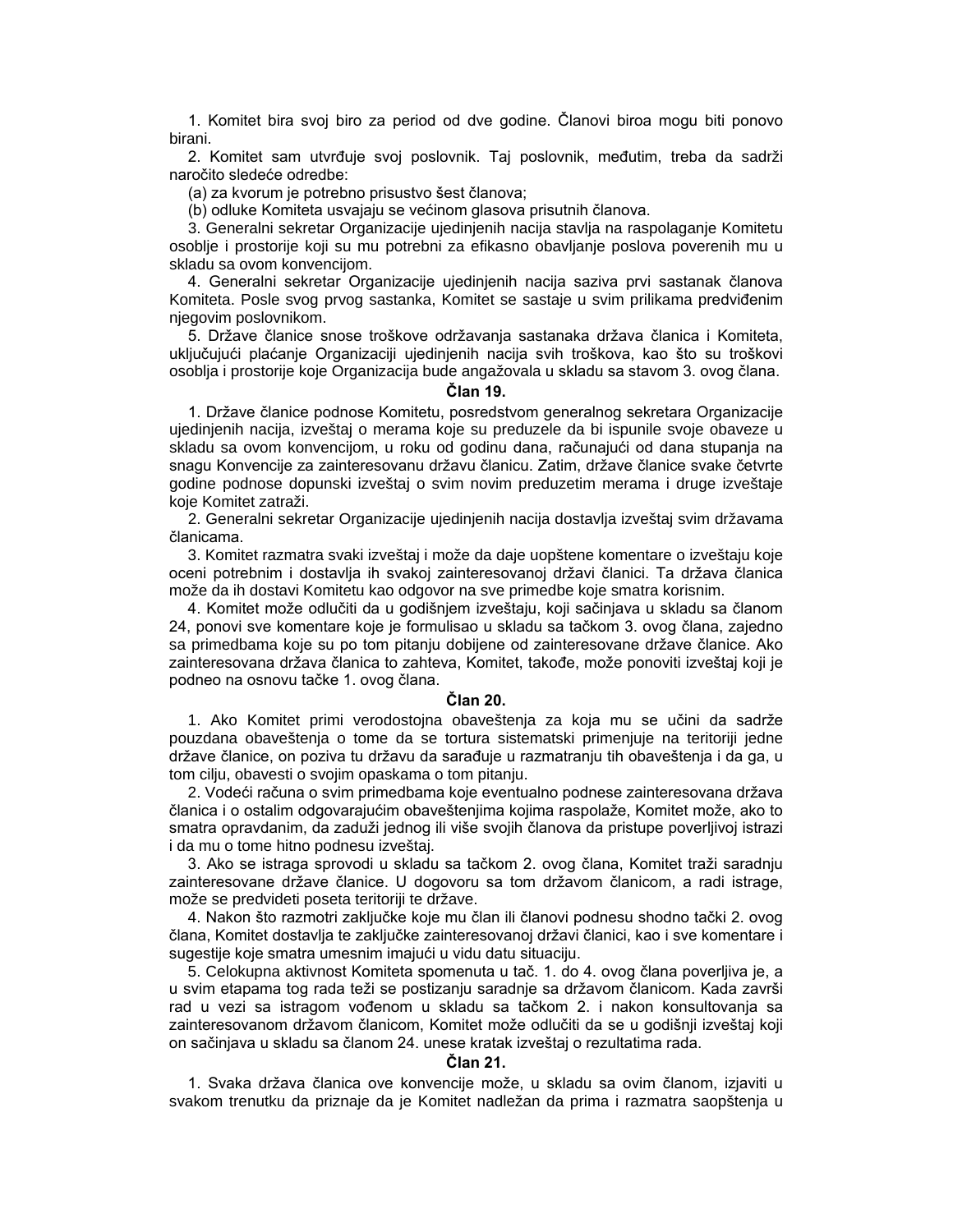kojima jedna država članica tvrdi da neka druga država članica ne ispunjava svoje obaveze na osnovu ove konvencije. Ta saopštenja se mogu primati i razmatrati u skladu sa ovim članom samo ako potiču od države članice koja je dala izjavu da priznaje, što se nje tiče, nadležnost Komiteta. Komitet ne prima nikakvo saopštenje koje se odnosi na državu članicu koja nije dala takvu izjavu. Navedena procedura se primenjuje u vezi sa saopštenjima koja se prime u skladu sa ovim članom:

(a) Ako država članica ove konvencije smatra da neka druga država takođe članica Konvencije ne primenjuje odredbe Konvencije, ona može, pismenim putem, da skrene pažnju toj državi na to pitanje. U roku od tri meseca, računajući od datuma prijema saopštenja, država kojoj je to saopštenje upućeno dostaviće državi koja je uputila saopštenje, objašnjenje ili bilo koju drugu pismenu izjavu kojom se objašnjavaju pitanja i koja treba da sadrži što je moguće više i što korisnija obaveštenja o pravilima postupka i o pravnim sredstvima, bilo da su već korišćena, bilo da se koriste ili se tek mogu koristiti;

(b) Ako u roku od šest meseci, računajući od datuma kada država kojoj je saopštenje upućeno primi to originalno saopštenje, pitanje ne bude rešeno na zadovoljstvo dveju zainteresovanih država članica, obe imaju pravo da podnesu to pitanje Komitetu, upućujući po jedno saopštenje Komitetu i drugoj zainteresovanoj državi;

(c) Komitet može biti nadležan za predmet koji mu je podnesen u skladu sa ovim članom samo nakon što bude siguran da su sva raspoloživa interna pravna sredstva iskorišćena i iscrpljena, u skladu sa opštepriznatim principima međunarodnog prava. To pravilo se ne primenjuje u slučajevima u kojima žalidbeni postupci prekoračuju razumne rokove niti u slučajevima u kojima je malo verovatno da će žalidbeni postupci dati zadovoljenje licu koje je žrtva kršenja ove konvencije;

(d) Komitet održava svoje sednice iza zatvorenih vrata kada razmatra saopštenja predviđena ovim članom;

(e) Pod rezervom odredaba stava (c), Komitet stavlja svoje dobre usluge na raspolaganje zainteresovanim državama članicama kako bi postigle mirno rešenje pitanja, zasnovano na poštovanju obaveza predviđenih ovom konvencijom. U tom cilju, Komitet može, ako to smatra potrebnim, osnovati ad hoc komisiju za pomirenje;

(f) U svakom sporu koji mu je podnesen u skladu sa ovim članom, Komitet može da zatraži od zainteresovanih država članica navedenih u stavu (b) da mu dostave sva odgovarajuća obaveštenja;

(g) Zainteresovane države članice navedene u stavu (b) imaju pravo da budu zastupljene za vreme dok Komitet razmatra predmete i da daju primedbe usmeno ili pismeno ili i u jednoj i u drugoj formi;

(h) Komitet mora podneti izveštaj u roku od dvanaest meseci računajući od dana kada je primio saopštenje navedeno u stavu (b);

(i) Ako je bilo moguće naći rešenje u skladu sa odredbama stava (e), Komitet se u svom izveštaju ograničava na kratko iznošenje činjenica i postignutog rešenja;

(ii) Ako se rešenje nije moglo naći u skladu sa odredbama stava (e), Komitet se u svom izveštaju ograničava na kratko iznošenje činjenica; tekst pismenih primedaba i zapisnik o usmenim primedbama koje su iznele zainteresovane države članice dodaju se izveštaju.

Za svaki predmet izveštaj se dostavlja zainteresovanim državama članicama.

2. Odredbe ovog člana stupaju na snagu kada pet država članica ove konvencije daju izjavu predviđenu tačkom 1. ovog člana. Spomenutu izjavu država članica deponuje kod generalnog sekretara Organizacije ujedinjenih nacija koji kopije te izjave dostavlja drugim državama članicama. Izjava se može povući u svakom trenutku saopštenjem upućenim generalnom sekretaru. To povlačenje je bez štete po razmatranje svakog pitanja koje je predmet saopštenja već dostavljenog u skladu sa ovim članom; nikakvo drugo saopštenje jedne države članice neće se primiti u skladu sa ovim članom nakon što generalni sekretar primi saopštenje o povlačenju izjave, osim ako zainteresovana država članica ne da novu izjavu.

### **Član 22.**

1. Svaka država članica ove konvencije može, shodno ovom članu, izjaviti u svakom trenutku da priznaje da je Komitet nadležan da primi i razmatra saopštenja koja su mu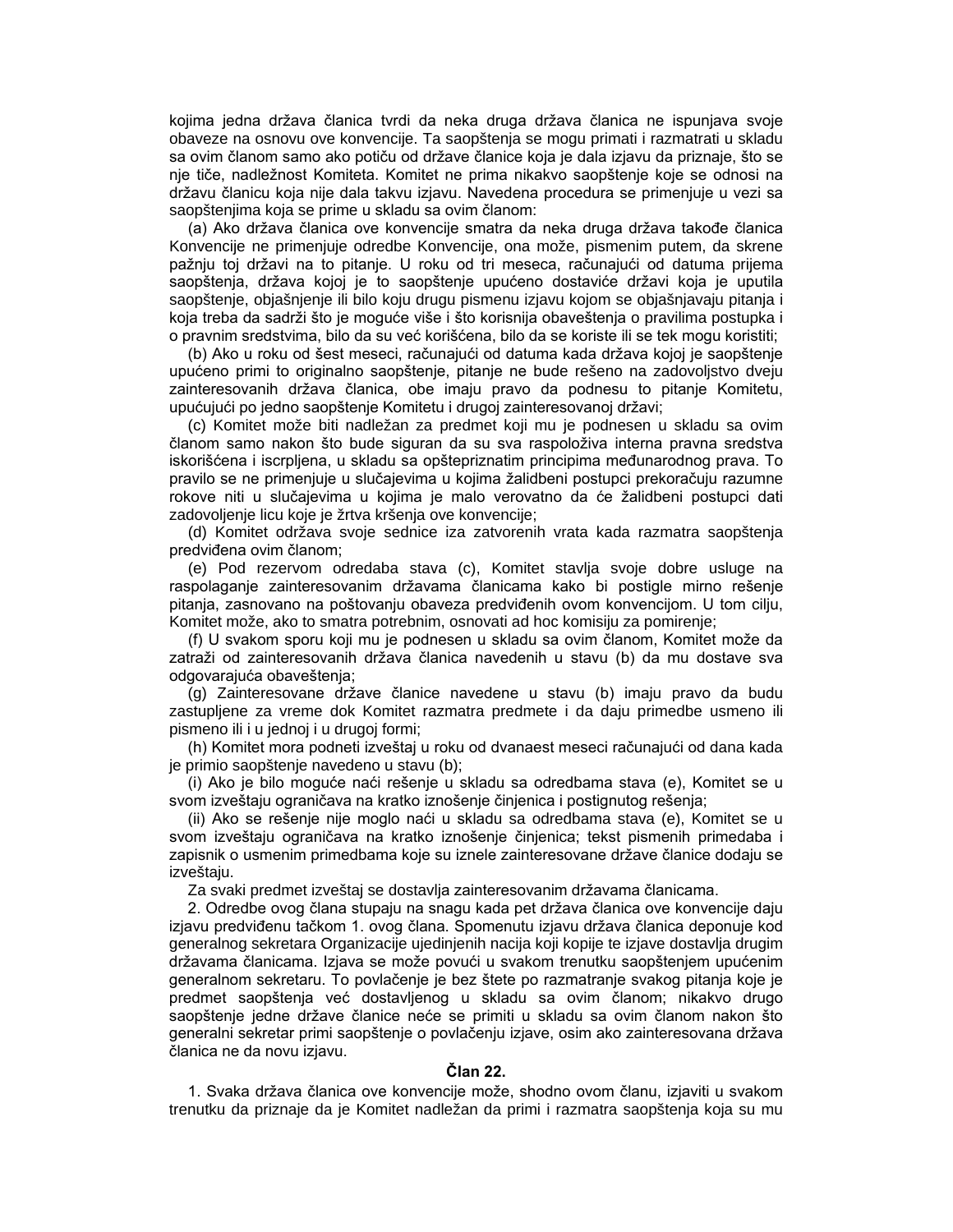dostavili pojedinci ili su dostavljena u ime pojedinaca koji su pod njenom jurisdikcijom i koji utvrde da su žrtve kršenja odredaba Konvencije od strane neke države članice. Komitet ne prima nikakvo saopštenje koje se odnosi na jednu državu članicu koja nije dala takvu izjavu.

2. Komitet oglašava neprihvatljivim svako saopštenje koje je podneseno u skladu sa ovim članom, a koje je anonimno ili za koje on smatra da predstavlja zloupotrebu prava na podnošenje takvih saopštenja ili da je nespojivo sa odredbama ove konvencije.

3. Pod rezervom odredaba tačke 2, svako saopštenje koje mu je podneseno u skladu sa ovim članom Komitet upućuje državi članici ove konvencije koja je dala izjavu u skladu sa tačkom 1, a koja je navodno prekršila bilo koju odredbu Konvencije. U toku sledećih šest meseci, spomenuta država podnosi Komitetu pismeno objašnjenje ili izjavu kojom se objašnjavaju pitanja i navode, u slučaju potrebe, mere koje bi ona mogla preduzeti radi poboljšanja situacije.

4. Komitet razmatra saopštenja koja je primio u skladu sa ovim članom, vodeći računa o svim informacijama koje su mu podneli pojedinci ili su podnesene u ime pojedinaca ili su ih podnele zainteresovane države članice.

5. Komitet neće razmatrati ni jedno saopštenje pojedinca u skladu sa ovim članom, a da se prethodno ne uveri u sledeće:

(a) da isto pitanje nije razmatrano i da se ne razmatra pred nekom drugom međunarodnom instancom nadležnom za istragu ili rešavanje spora;

(b) da je pojedinac iscrpeo sva interna raspoloživa sredstva; to pravilo se ne primenjuje ako žalbeni postupci premašuju razumne rokove ili ako je malo verovatno da će oni dati zadovoljenje pojedincu koji je žrtva kršenja ove konvencije.

6. Komitet održava sednice iza zatvorenih vrata ako razmatra saopštenja predviđena ovim članom.

7. Komitet saopštava svoje konstatacije zainteresovanoj državi članici i pojedincu.

8. Odredbe ovog člana stupaju na snagu kada pet država članica ove konvencije daju izjavu predviđenu u tački 1. ovog člana. Država članica deponuje tu izjavu kod generalnog sekretara Organizacije ujedinjenih nacija, koji dostavlja kopije te izjave ostalim državama članicama. Izjava se može povući u svakom trenutku saopštenjem upućenim generalnom sekretaru. To povlačenje je bez štete po razmatranje svakog pitanja koje je predmet saopštenja koje je već dostavljeno u skladu sa ovim članom. Nikakvo drugo saopštenje koje je dostavio pojedinac ili je dostavljeno za račun pojedinca neće biti primljeno u skladu sa ovim članom nakon što generalni sekretar primi saopštenje o povlačenju izjave, osim ako zainteresovana država članica nije dala novu iziavu.

## **Član 23.**

Članovi Komiteta i članovi ad hoc komisija za pomirenje koji bi mogli biti naimenovani u skladu sa stavom (e) tačke 1. člana 21. imaju pravo na olakšice, privilegije i imunitete koji su priznati ekspertima u službi Organizacije ujedinjenih ancija, kao što su navedeni u odgovarajućim delovima Konvencije o privilegijama i imunitetima Ujedinjenih nacija.

### **Član 24.**

Komitet podnosi državama članicama i Generalnoj skupštini Organizacije ujedinjenih nacija godišnji izveštaj o aktivnostima koje će preduzeti u svrhe primene ove konvencije.

# **TREĆI DEO**

# **Član 25.**

1. Ova konvencija je otvorena za potpisivanje svim državama.

2. Ova konvencija podleže ratifikaciji. Instrumenti o ratifikaciji će biti deponovani kod generalnog sekretara Organizacije ujedinjenih nacija.

# **Član 26.**

Sve države mogu pristupiti ovoj konvenciji. Pristupanje će se vršiti deponovanjem instrumenta o pristupanju kod generalnog sekretara Organizacije ujedinjenih nacija.

### **Član 27.**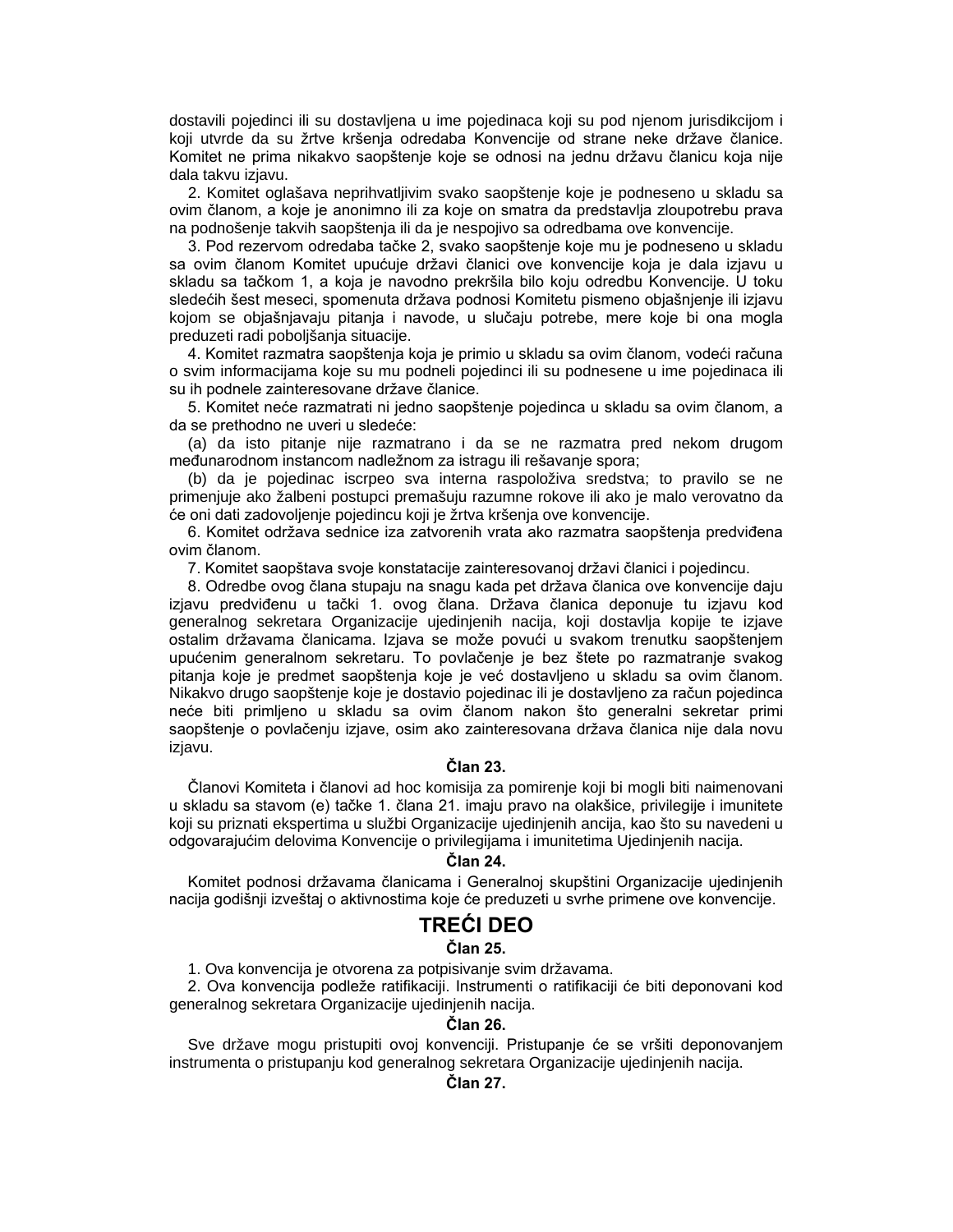1. Ova konvencija stupa na snagu tridesetog dana od dana deponovanja kod generalnog sekretara Organizacije ujedinjenih nacija dvadesetog instrumenta o ratifikaciji ili o pristupanju.

2. Za svaku državu koja bude ratifikovala ovu konvenciju ili joj pristupi posle deponovanja dvadesetog instrumenta o ratifikaciji ili o pristupanju, Konvencija stupa na snagu trećeg dana od datuma kada ta država deponuje svoj instrument o ratifikaciji ili o pristupanju.

# **Član 28.**

1. Svaka država će moći, u trenutku kada potpiše ili ratifikuje ovu konvenciju ili joj pristupi, izjaviti da ne priznaje nadležnost datu Komitetu u skladu sa članom 20.

2. Svaka država članica koja bude formulisala rezervu u skladu sa odredbama tačke 1. ovog člana moći će u svakom trenutku povući tu rezervu saopštenjem upućenim generalnom sekretaru Organizacije ujedinjenih nacija.

## **Član 29.**

1. Svaka država članica ove konvencije može da predloži amandman i da podnese svoj predlog generalnom sekretaru Organizacije ujedinjenih nacija. Generalni sekretar saopštava predlog amandmana državama članicama tražeći od njih da mu saopšte da li prihvataju organizovanje konferencije država članica radi razmatranja predloga i njegovog stavljanja na glasanje. Ako se za četiri meseca od datuma takvog saopštenja najmanje jedna trećina država članica izjasni za održavanje te konferencije, generalni sekretar organizuje konferenciju pod pokroviteljstvom Organizacije ujedinjenih nacija. Svaki amandman koji usvoji većina država članica koje prisustvuju konferenciji i koje glasaju, generalni sekretar će podneti na prihvatanje svim državama članicama.

2. Amandman usvojen prema odredbama tačke 1. ovog člana stupa na snagu kada dve trećine država članica ove konvencije obaveste generalnog sekretara Organizacije ujedinjenih nacija da su ga prihvatile u skladu sa procedurom predviđenom njihovim ustavom.

3. Kada stupe na snagu, amandmani imaju obavezujuću snagu za države članice koje ih prihvate, pri čemu ostale države članice ostaju vezane odredbama ove konvencije i svim prethodnim amandmanima koje su prihvatile.

## **Član 30.**

1. Svaki spor između dve ili više država članica u vezi sa tumačenjem ili primenom ove konvencije koji se ne može rešiti pregovorima podnosi se arbitraži na traženje jedne od tih država. Ako za šest meseci od datuma zahteva za arbitražu strane ne postignu sporazum o organizovanju arbitraže, svaka od njih može podneti spor Međunarodnom sudu pravde podnoseći žalbu u skladu sa Statutom Suda.

2. Svaka država može, u trenutku kada potpiše ili ratifikuje ovu konvenciju ili joj pristupi, izjaviti da se ne smatra vezanom odredbama tačke 1. ovog člana. Ostale države članice neće biti vezane spomenutim odredbama u odnosu na svaku državu članicu koja bude formulisala takvu rezervu.

3. Svaka država članica koja bude formulisala rezervu u skladu sa odredbama tačke 2. ovog člana moći će u svakom trenutku povući tu rezervu saopštenjem upućenim generalnom sekretaru Organizacije ujedinjenih nacija.

### **Član 31.**

1. Država članica može otkazati ovu konvenciju pismenim saopštenjem upućenim generalnom sekretaru Organizacije ujedinjenih nacija. Otkazivanje dobija dejstvo godinu dana posle datuma kada saopštenje primi generalni sekretar.

2. Takvo otkazivanje ne oslobađa državu članicu obaveza koje joj pripadaju u skladu sa ovom konvencijom u vezi sa svakim aktom ili svakim propustom koji počini pre datuma kada otkazivanje dobije dejstvo. Otkazivanje nije prepreka za nastavljanje razmatranja svakog pitanja koje je već bilo izneseno pred Komitetom na dan kada je otkazivanje dobilo dejstvo.

3. Posle datuma kada otkazivanje od jedne države članice dobije dejstvo, Komitet ne preduzima razmatranje ni jednog novog pitanja u vezi sa tom državom.